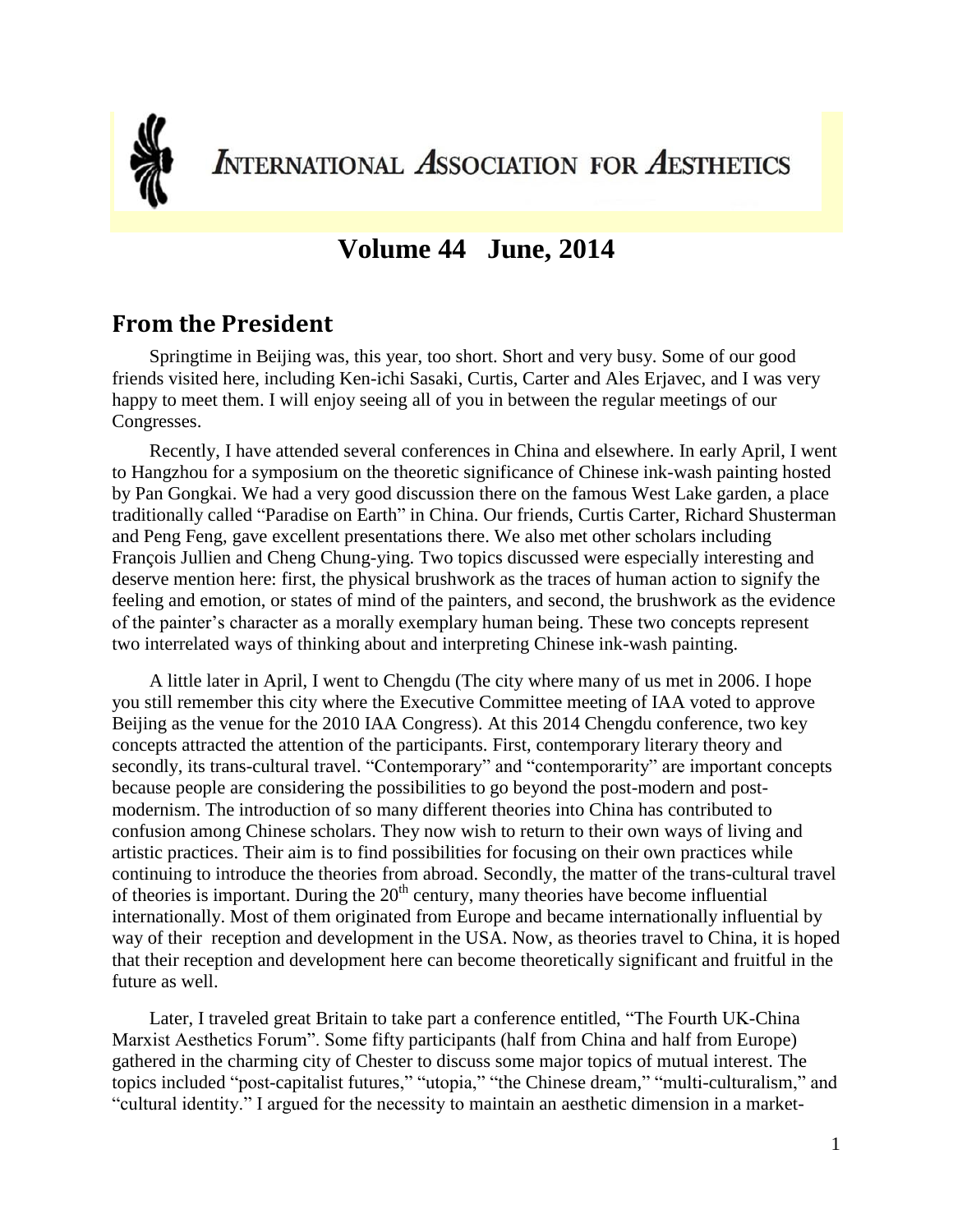oriented society and in a world that is driven by power struggles. Despite conversations about the so called "end of art" in aesthetics, the consensus was that art and aesthetics continue to have important roles in today's societies and in the world as a whole.

In May, I hosted a small workshop with some friends at the Chinese Academy of Social Sciences (CASS), where I am working. The purpose of the workshop was to discuss the work of missionaries and their roles in the modern transformation of China. While not my field, I learned much as the participants recounted many historical details, which space prevents me from detailing here. We enjoyed an excursion to visit several churches in different parts of Beijing, each with its own distinctive architecture and hearing its interesting history was especially impressive. We went also to the tombs of three famous missionaries Matteo Ricci, Ferdinand Verbiest, Johann Adam Schall von Bell, respectively from Italy, Belgium, and Germany, together with more than sixty other tombs. This area of Beijing is a place I strongly suggest you visit when next you are in Beijing.

In each of these conferences, while participants address many different issue, questions and themes, all are important. However, it seems to me that three of them especially deserve our attention today:

- At a time when many scholars speak of an age after post-modern, it is time to revisit the question of the relationship between aesthetic qualities and art. In particular, how shall we understand the relationship of aesthetic qualities to art? If a work of art has nothing to do with aesthetic qualities at all, then how it is possible for it to be work of art?
- At a time that the borders between art and non-art are continuously broken or become vague, are there still borders of art? Or must these borders remain unsettled, changing, or ceasing to exist?
- At a time when many speak about the salvation of society, what is the function of art? Is it a means of salvation or redemption? If the purpose of art is salvation or redemption, the success of art may depend on the needs of a society for salvation or redemption.
- The Chinese scholars are also discussing many similar issues from their own perspectives and based on their own experiences and in August, we will have a conference in Kaifeng, Henan Province.

In closing, I look forward to our interim conference in Belgrade next June 26-28, 2015. Detailed information on this meeting will be provided soon.

Respectfully submitted,

*Gao Jianping*, President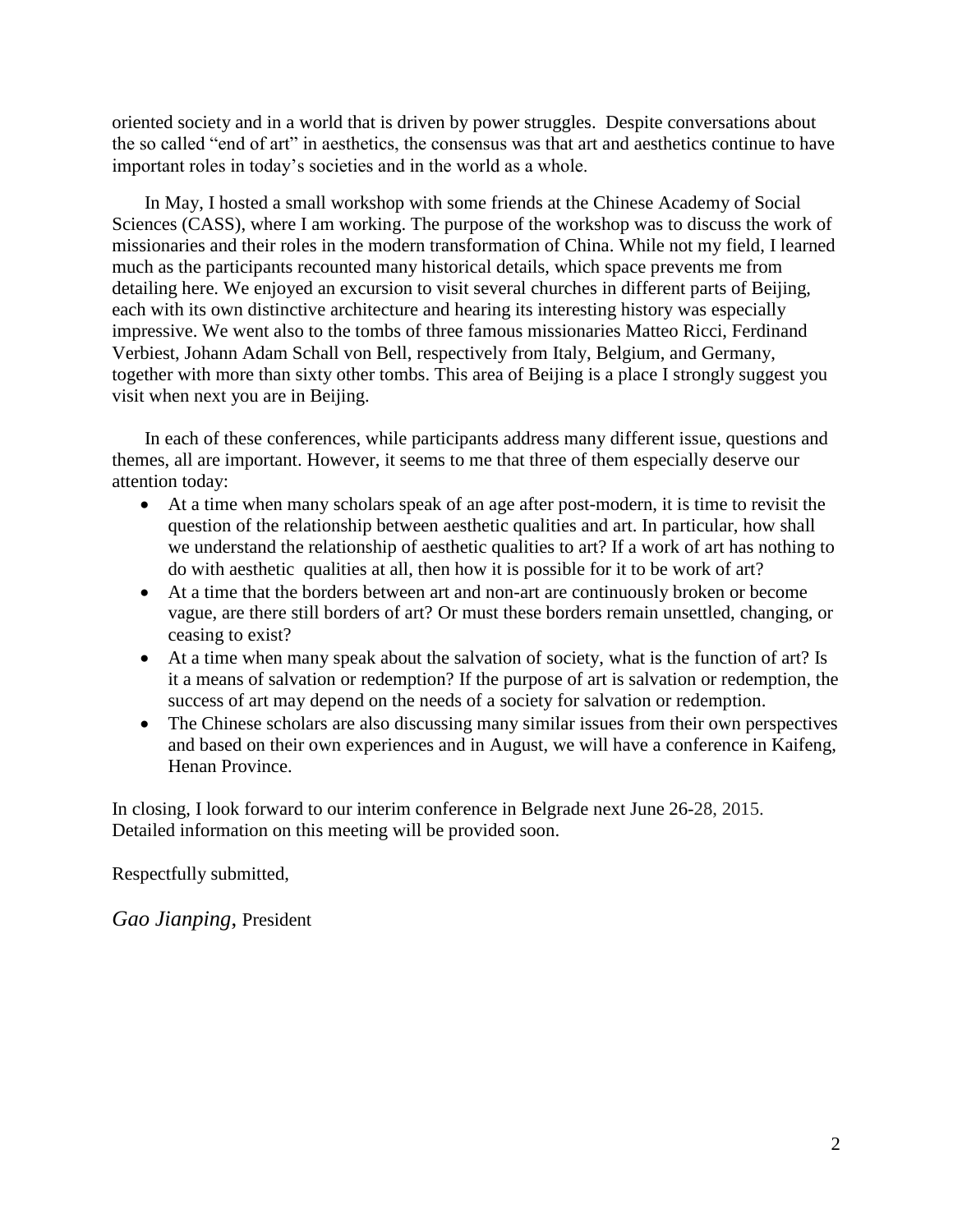# **From the Secretary General**

### Article

"Peter Sloterdijk's Anthropotechnic Aesthetics: Reading *You Must Change Your Life*"

Peter Sloterdijk's 2009 volume *You Must Change Your Life* is a wide-ranging study ostensibly addressed to a problem that has little evident relation to aesthetics, the "return of religion" in our putatively post-secular time. Sloterdijk will have none of this; not, however, because like Jürgen Habermas, he seeks to defend the project of an unfinished enlightenment against religion's renewed claims, but rather for another, seemingly paradoxical reason: "a return *to* religion is as impossible as a return *of* religion—for the simple reason that no 'religion' or 'religions' exist" (3).

What instead do exist, in Sloterdijk's view, both before and throughout modernity to the present day, are different regimens of spiritual and psychophysical training "that are more and less capable and worthy of propagation" (3), exercises and practices which have never vanished, despite many mutations, and hence which cannot "return." These regimens are composed of bundles of bodily and mental practices by which human beings create for themselves "symbolic immune systems and ritual shells" (3), constituents of our basic anthropological constitution through which we regulate our collective and individual intercourse with the world. Particularly important are the various "anthropotechnic" means by which human beings train themselves to experience a "vertical tension" occasioning self-transformation and self-transcendence. These techniques of provoking and responding to such vertical tension, as well as their modernization and ramification into new areas of existence, Sloterdijk argues, are what call for the greatest attention in our investigation of the present age—an attention likely to be distracted by spurious "post-secularist" hypotheses either trumpeting or lamenting how "religion," after two-centurylong slump, is at last recovering its lost spiritual productivity.

Sloterdijk's analysis is deeply indebted to his reading of Nietzsche on asceticism, though he also emphatically revises Nietzsche's negative evaluation in favor of a more affirmative stance towards the shaping, transformative power of ascetic practices. While Nietzsche, with his overt anti-Christian animus, tended to equate asceticism with a life-denying pathology, Sloterdijk argues that the real value of Nietzsche's arguments about asceticism lies in his recognition of their force as operators of self-willed anthropological change. Thus, he argues—

a large number of the asceticisms to which [Nietzsche] referred polemically were precisely not expressions of life-denial and meta-physical servility; it was rather a matter of heroism in a spiritual disguise. . . . With this find, Nietzsche stands. . . at the start of the modern, non-spiritualistic ascetologies along with their physio- and psychotechnic annexes, with dietologies and self-referential trainings, and hence all the forms of selfreferential practicing and working on one's own vital form that I bring together in the term "anthropotechnics." (34)

In Sloterdijk's view, however, Nietzsche's discovery is in turn dependent on a prior objective modernization in the spectrum of asceticisms themselves, which he characterizes under the dual aspect of the "despiritualization of asceticisms" and the "informalization of spirituality." The former he sees characterized most clearly in the vast twentieth-century expansion of athletics,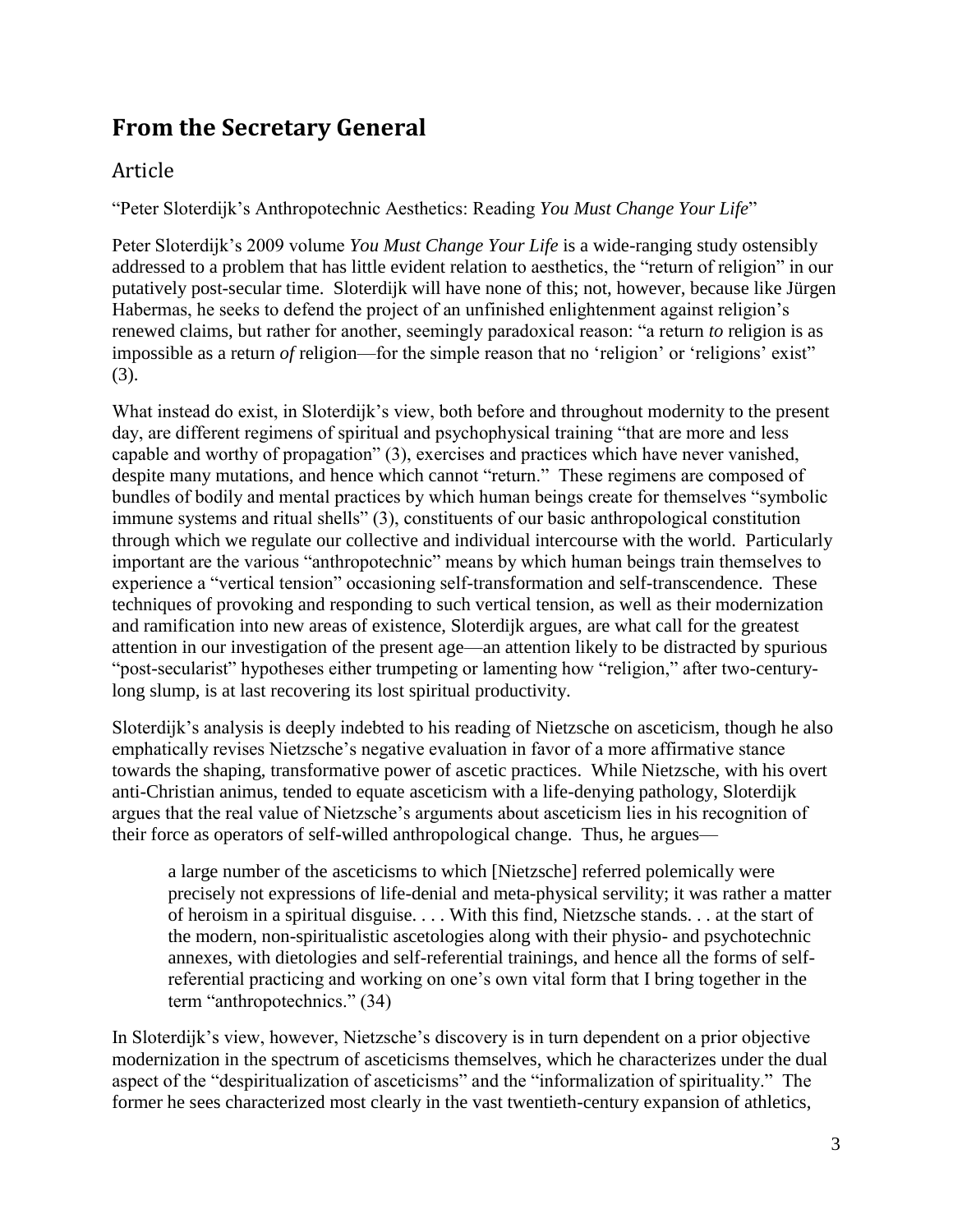sport, exercise, and other forms of physical "training"; the latter is exemplified for him by popular music, which offers spiritual intensities, affects, and experiences on a mass, democratic basis and without a formal spiritual framework, covering "the lives of contemporary individuals with unpredictable flashes of spiritual emergency" (38).

*You Must Change Your Life* is a sprawling, speculative book, and, having set out in summary the merest outline of its sweeping argument, I will not pursue further its many ramifying lines of inquiry. Instead, I will note that Sloterdijk's book takes its title from a work of art about a work of art, which suggests that the aesthetic is entangled in its arguments. "You must change your life" comes from the final line of a poem by Rainer Maria Rilke, "Archaic Torso of Apollo" from his 1908 *New Poems*, which derives from a modern aesthetic encounter the "vertical tension" that Sloterdijk sees as immanent in anthropotechnic practices. In Rilke poem, the artwork, the torso-fragment of Apollo, issues its silent demand to the viewer to transcend one's existing state, to become different than one is. Implicitly then too, Rilke's artwork, his poem, derives its own aesthetic power and modernistic "newness," its intensely charged temporal difference from the archaic fragment, from its effective channeling from poet to reader of the overwhelming demand made upon his by the historical otherness of the work of art. If the encounter with the sculpture represents a somatized relation with an archaic force of the numinous, its sheer power is nonetheless mitigated by its descent from the ritual into the aesthetic, safely enframed by the modern museum's institutional space and sober behavioral protocols. Yet the sculpture's overpowering entraining of the poet's vision becomes, in turn, a figural equivalent of the poet's equally intense, equally disciplined enchainment of poetic lines and words through which, finally, the reader's fascinated attention and surprise at the last line will be imposed: "You must change your life." The shock of the poet's (and subordinately, the reader's) aesthetic encounter with this sudden imposing power is presented as paradigmatic for the vertical tension that seizes us and tears us from our settledness in daily habit and habitation. Following Sloterdijk's line of thought, aesthetic defamiliarization, which the Russian formalists saw as constitutive of literary and artistic efficacy, might be thought of not simply as a practice pertaining to the modern arts, but as an exemplary instance in the historical repertoire of anthropotechnic means by which human beings confer upon themselves new shapes and higher forms.

I would suggest that Sloterdijk's anthropotechnical arguments offer an especially fruitful way of thinking about modernist and avant-garde art practices—with their emphasis on formal innovation, their cultivation of semantic difficulty to the threshold of nonsense, and their fascination with transgression and power—in a broader philosophical ambit. If modernist works pursue a unique constellation of formal, rhetorical, and semantic elements in order to defamiliarize our experience of them, they also, Sloterdijk implies, may turn to us and address us with a demand to change ourselves with an equivalent degree of radicality. "Artistedom," Sloterdijk writes, " is the somatization of the improbable" (123). It "is subversion from above, it *super*verts the existing" (125). We may recall here the Ad Reinhardt art cartoon in which a man points to a modern artwork mockingly and asks "Ha Ha What does that represent?"—only to find the painting angrily turning back to the spectator and asking, "What do you represent?" If an abstract painting or sculpture presents us with a space, it also, as Reinhardt points out, pronounces to a viewer attuned to its implicit address,:"You, Sir, are a space, too." Each work, tacitly, offers itself as a highly specific training module in a different mode of experience, a different way of life. They invite their viewers, listeners, and readers to a new set of "complications, facilitations, narrowings, widenings, inclinations, disinclinations, lowerings,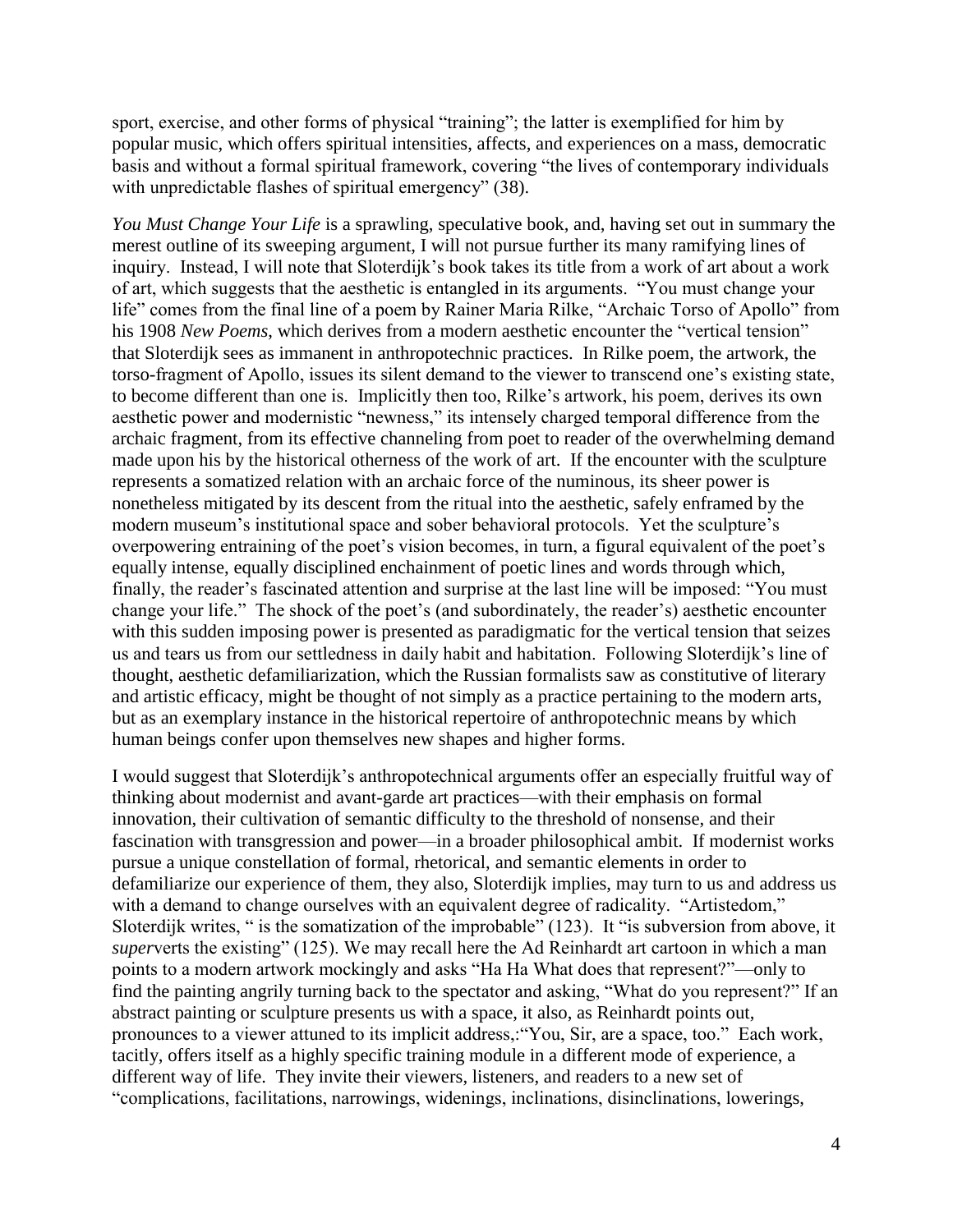raisings" (161), entreating them to "work on themselves and make examples of themselves" (110), that they might be able to increasingly discover themselves the self-made inhabitants of "a multi-disciplinary and multi-virtuosic world with expanding limits of ability" (155).

Source: Peter Sloterdijk, *You Must Change Your Life: On Anthropotechnics*, trans. Wieland Hoban (Cambridge: Polity Press, 2013).

*Tyrus Miller*, Secretary General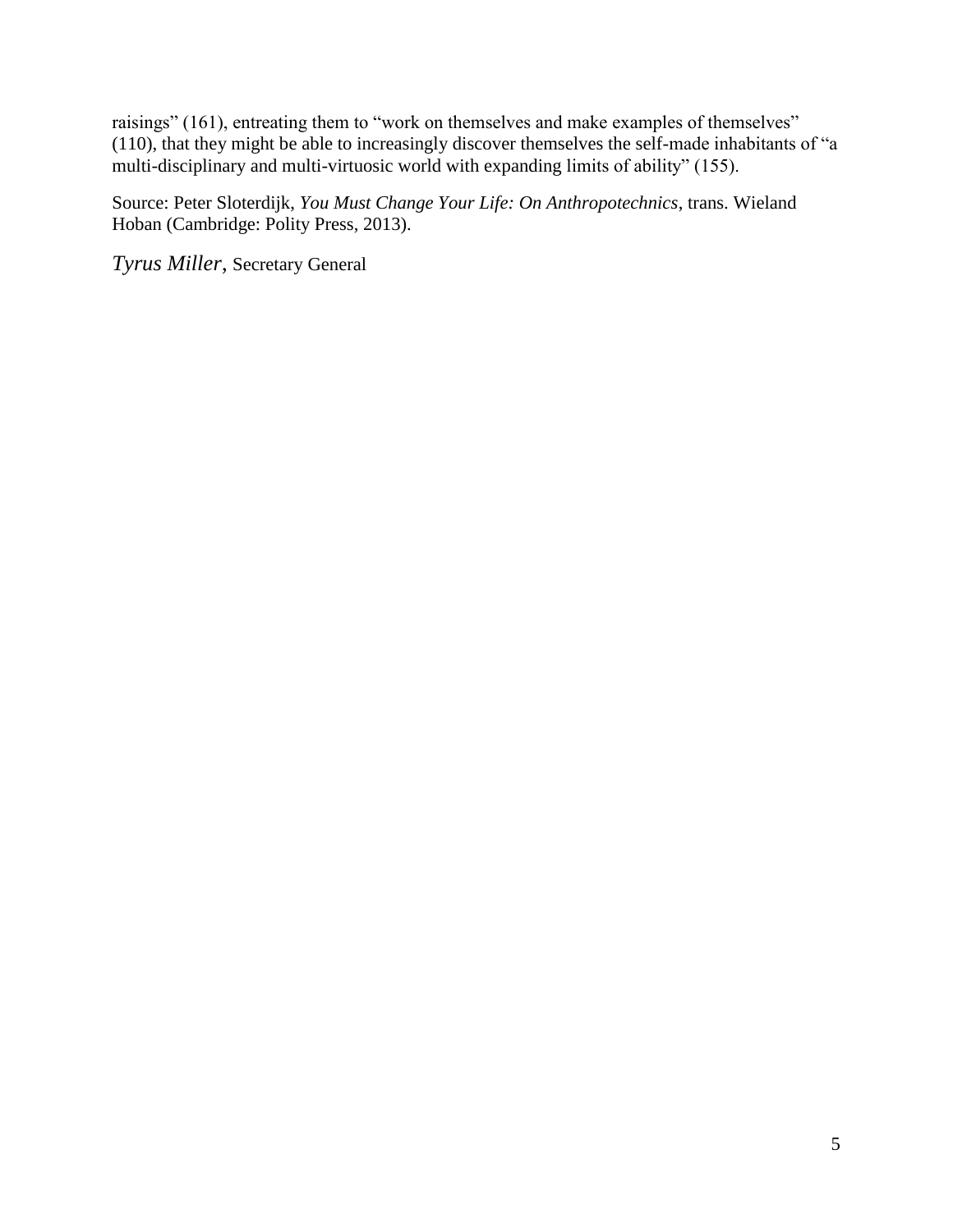# **From the First Vice President**

### Conference Report

The Nordic Society of Aesthetics Annual Conference, Helsinki, June 5-7, 2014

### *Art, The Aesthetic and aesthetic Experience*

Many of the conferences one may attend of the Nordic countries, beginning with the IAA Congress of Aesthetics in Lahti in 1995 make one aware of the strong academic traditions which trigger new questions on the concepts and conditions of Modernism. The everyday, the avantgarde and new inputs of philosophical discussions are tailored by this tradition. Inevitably so much of the new interpretations are based on new historical readings.

This was the case with the key-note speech Morten Kyndrup who analyzed the historical process of Modernism ending with the remark that we are continuously becoming modern. In the light of the violent social and political occurrences outside the West one can wonder if this is said mainly from the western perspective. But then one may also wonder whether Modernism's concepts were after all so inclusive as to allow for the extreme counter-aesthetic approaches of some contemporary western art, even with a view to Dada.

The second plenary talk given by René Van de Vall was finely embroidered with explanations about conceptual art works and the present-day controversial concern for their conservation, being that they were not made to last. Van de Vall, however claims that these carefully articulated practices of conservation show to what degree traditions and disciplined practices are also a way of bodily and mental education sustaining culture.

Madalina Diaconu the third plenary speaker, looked at aesthetic experience from a till now much ignored venue: the weather and celestial occurrences. Her delicate and sensitive descriptions of atmospheres and weather opened up a new consciousness about an aesthetic experience that is taken for granted and dealt with by very few philosophers.

My former experiences have shown that any conference organized by Northern aestheticians turns out to be a very "cool" experience in every sense of the term; including weather and the landscape full of wild flowers, rhododendrons, lilacs and hortansia at this time of the year. These conferences are always well organized, without rush and confusion. Usually the quality of papers is high, maybe because rather than for touristic reasons, people attend to hear interesting papers. This time the papers concentrated on contemporary art and media, on the aesthetic experience of space, and environment and on art.

Of the remarkable papers, one by Jacob Lund about the work of Alfredo Jarr, comes to mind. A comprehensive exhibition of Jarr's work taking place at the same time in Helsinki made this paper very real. Lund's presentation analyzed Jarr's work in the light of concepts of 'contemporaneity' and 'politics of the image'. These concepts illuminate the intellectual content of Jarr's work. Jaar claims that media uses images, but he does not really show how this occurs. The image today as used in the media has become meaningless. Art's mission would be to recontextualize images to render images with meaning and to involve the spectator.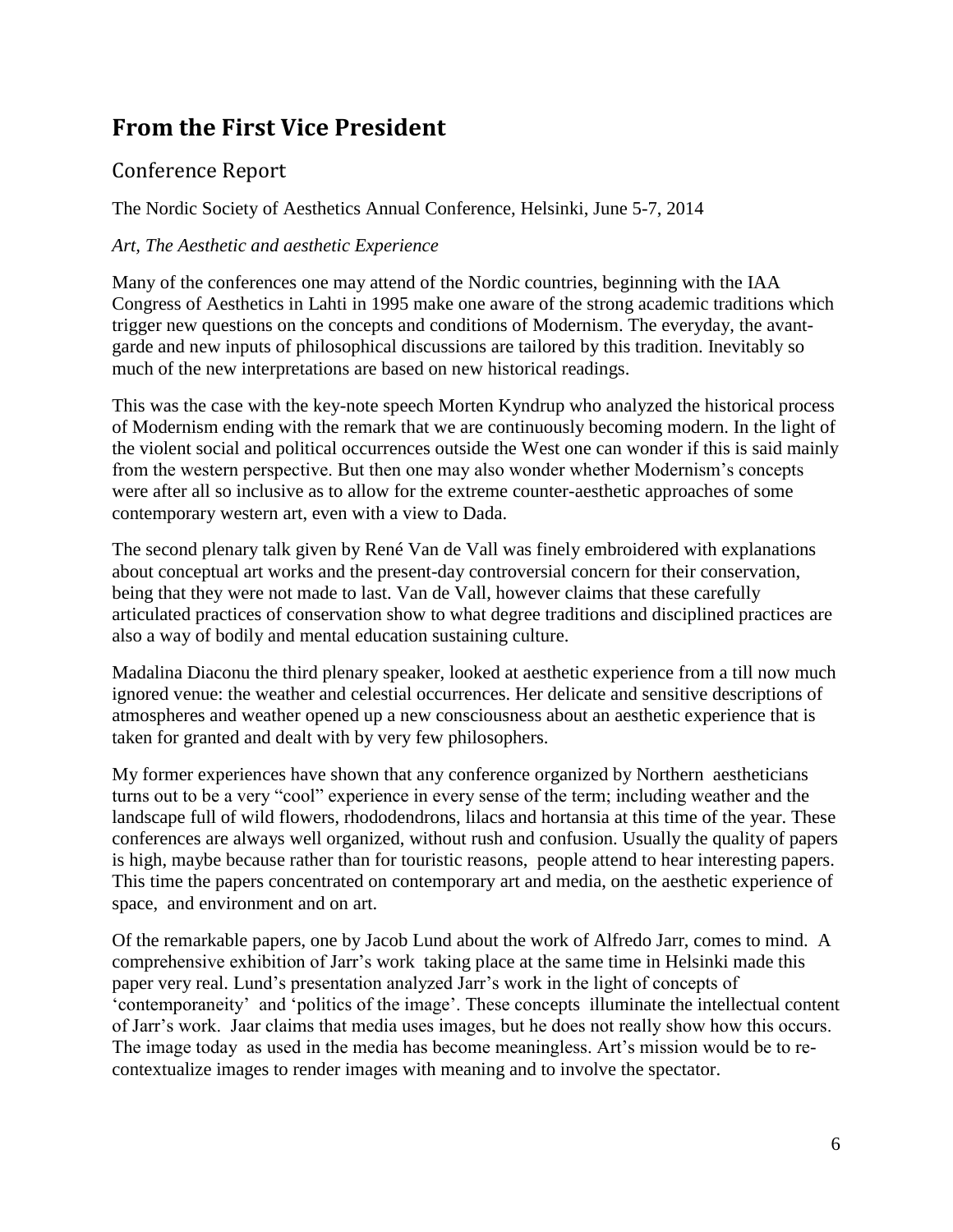Bente Larsen's presentation about the paintings of the Danish artist Wilhelm Hammershoi (1864- 1916) caused one think about how far current art has become bombastic. Bente talked about the silence and the psychological quality of Hammershoi's works; a mystical experience!

Elizabeth Schellekens Dammann' s talk concerning the cognitive value, and basis of the aesthetics of cave art reminded me of other theories about the aesthetic base of human capacities, such as Susanne Langer's theory of language E. Havelock's book about the poetic form of early written and narrated works.

Presentations of Rebecca Ahvenniemi, "Language, Voice and Body, "of Ana Rita Ferreira,"(The cognitive Dimension of Aesthetic Experience," along with other papers, interpreted aesthetic experience from different perspectives creating a rich philosophical aesthetics discourse.

Talks on public and popular art, as well as interesting approaches to education and to the landscape, made the Helsinki conference stimulating for further thought. One paper one should remember was Sanna Lehtinen's presentation, "Understanding Spatial experiences as pre-Aesthetic". The pre-aesthetic and the reliance of aesthetic experience and sensory perception on 'position, location, and navigation in space' are extremely important considerations for architecture, landscape and urban design studies which today seemingly have totally ignored these considerations.

Thanks to Arto Haapala, organizer of the conference, and all those who made it possible.

*Jale Nejdet Erzen*, First Vice-President

Editors Note: see also: http://nsae.au.dk/main/conferences/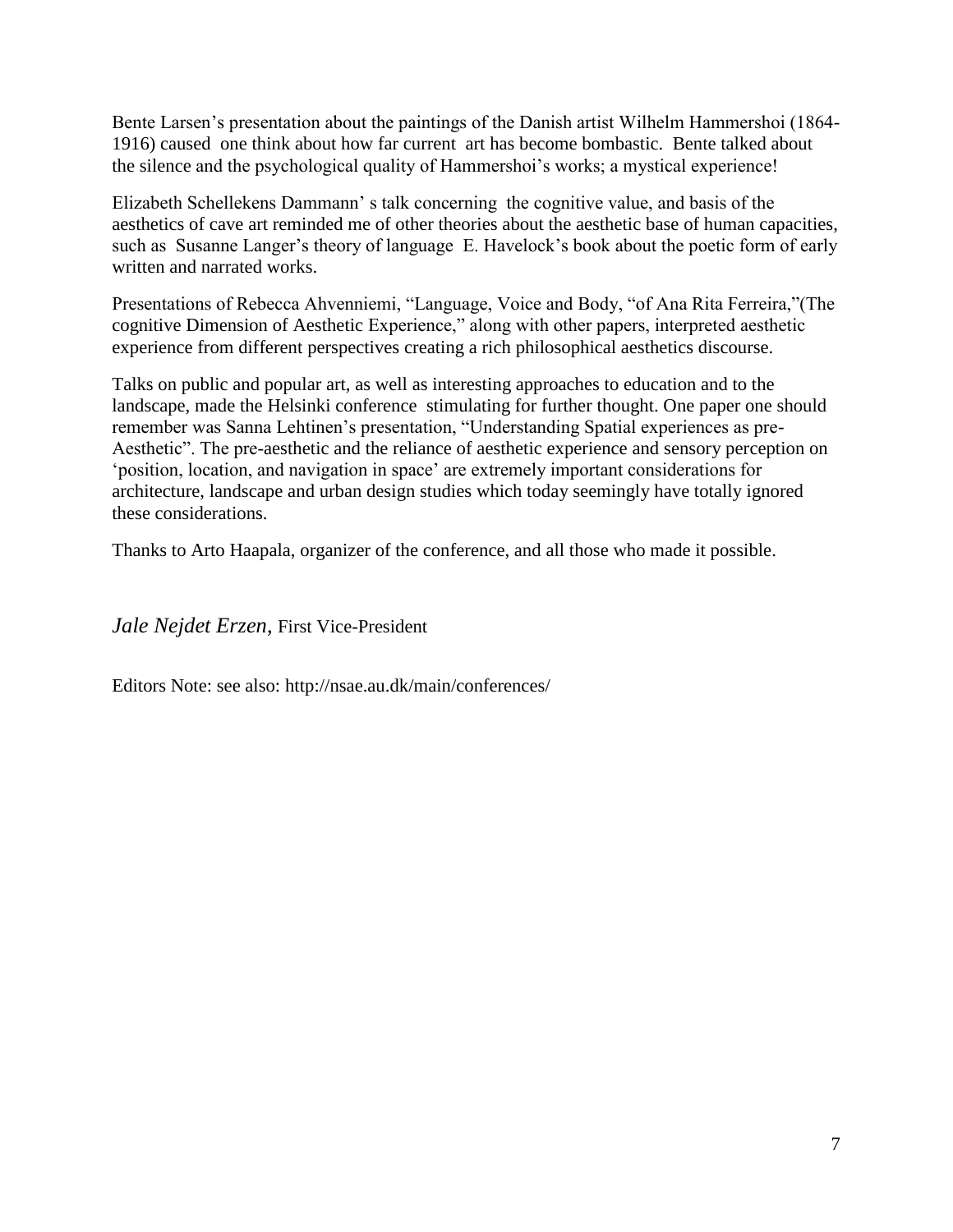### Article

Remembering the Philosopher Ted Cohen (1939-2014)

My first, and on-going acquaintance with the American philosopher Ted Cohen has been thru the annual meetings of the American Society for Aesthetics. As far back as I can recall, Ted was a visible, active presence in the Annual Meetings of the ASA. At the ASA sessions where he presented his papers, attendees could count on there being no empty seats. His thoughts, fresh and original, were presented with great clarity and passion. His presidency of the ASA during 1997-1998 took place concurrent with the beginning of my tenure as Secretary-Treasurer of this Society. He also served as President of the American Philosophical Association 2006-2008.

I became curious when colleagues in ASA advised that Ted might be a difficult person to work with in his role as president. Nothing could have been further from the truth. He was in fact a thoughtful and very supportive president offering wise counsel. My experience, during Ted's presidency of the ASA was the beginning of our near twenty-year friendship. The pleasure of stimulating conversations on a variety of topics over leisurely dinners with Ted and his wife Andy Austin Cohen at the Annual Meetings of the Society: (Montreal, Reno, Washington…and for the last time San Diego in November 2113) always offered more than sufficient reason to attend these meetings.

Ted's scholarly contributions to the profession consisted of six books (as author, editor, and contributor), some 60 scholarly articles and book chapters on a wide variety of subjects in aesthetics and philosophy of language, visiting lecturer at multiple universities, and his role as professor of philosophy at the University of Chicago.

His books include *Metaphor: Thinking of Others: On the Talent for Metaphor* published by Princeton University Press, 2008 (author); *The Great Latke-Hammantash Debate, (*Contributor), University of Chicago Press, 2006; *Jokes: Philosophical Thought on Joking Matters (author)*, University of Chicago Press*, 1999; Pursuit of Reason: Essays in Honor of Stanley Cavell,* (editor and contributor)}, Texas Tech University Press, 1992. And, Essays *on Kant* (Contributor, Edited with Paul Guyer} University of Chicago Press, 1982.

Ted is best known for his expertise especially on the Aesthetics of Jokes, Metaphor, and the philosophies of J. L. Austin and David Hume. A perusal of the list of his journal articles and guest lecturers (See Cohen's CV University of Chicago Philosophy Department) will reveal a rich mine of additional topics approached from the perspective of analytic philosophy. Among these are: Hume's aesthetics, aesthetic judgment, the concept of taste, humor, stories, narrative, literature and morality, high and low art and audiences, art and sports, photography, film, television, and a host of other topics in aesthetics. Additionally, the list includes topics in philosophy of language such as speech acts.

In recognition of his talent as a writer of extraordinary clarity and force, Ted received the Pushcart XVI prize in 1991 for his essay, "There are No Ties at First Base." Ted's academic publications appeared in leading publications in aesthetics and philosophy such as *The Journal of Aesthetics and Art Criticism, The Journal of Philosophy, Philosophical Review, Critical Inquiry, Philosophy and Literature, the Oxford Handbook of Aesthetics* among others. His approach to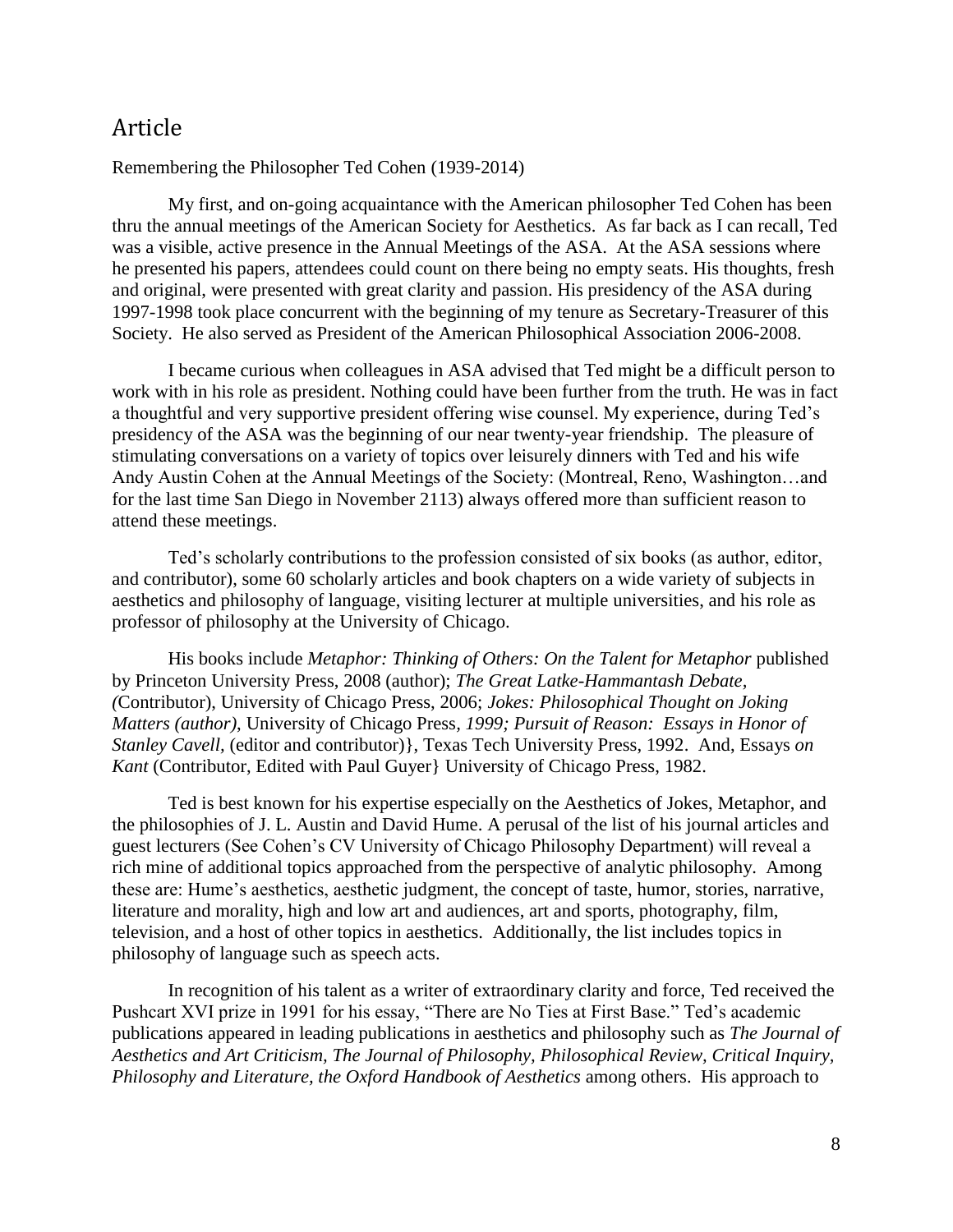aesthetics acknowledged both the tradition of the fine arts and as well popular culture, which many aestheticians have neglected.

His lectures included Phi Beta Kappa Visiting Scholar 2000-2001 and multiple lectures at many universities and colleges throughout his career. Among these were invited lectures at Harvard, Stanford, Cornell, Northwestern, Oxford and a list extending well beyond.

For Ted, teaching was at the heart of his professional commitments at the University of Chicago where he served from 1967 to the time of his death March 14, 2014. Known as charismatic, passionate about his interests, and caring toward his students, Ted received the Quantreel Award for Excellence in Teaching in 1983. Throughout his teaching career, he offered an unusually rich variety of courses in aesthetics as well as in philosophy of language. The list of courses in aesthetics corresponds to the breadth of his intellectual curiosity and interests. Among the courses he offered were these: Aesthetics, History of Aesthetics, Contemporary Aesthetics, The Concept of Taste, Philosophy of Literature, Aesthetics and the Theory of Criticism, Stories, and Introduction to Music.

Ted received the B.A. degree from the University of Chicago in 1967 and the Ph. D. in philosophy at Harvard University in 1972. At Harvard he studied with prominent analytic philosophers including Willard Van Orman Quine and Stanley Cavell.

Beyond his interests as a philosopher and a writer, Ted's life embraced a wide variety of enrichments. His mastery in recounting jokes was seldom challenged. He was married for the past 20 years to Andy Austin Cohen, courtroom artist for television. As the long time moderator of the annual Latke (potato pancake)-Hamantash (triangular poppy seed or fruit filled cakes) debates, Ted was notably popular among its participants. The debates concerned the relative merits of these Jewish holiday delicacies He was also at home performing as a drummer, or an actor in annual satirical reviews. An avid White Sox baseball fan, he also found enjoyment in "cowboy pool" games at the Quadrangle Club on the University of Chicago campus.

Ted's grandfather emigrated from Russia as a young man. The family settled in the heart of the Midwest in the small town of Hume, Illinois where he lived as a youth. His burial remains were returned to this site, which he often reflected on with appreciation.

*Curtis L. Carter*

Past President, International Association for Aesthetics

Professor of Aesthetics, Marquette University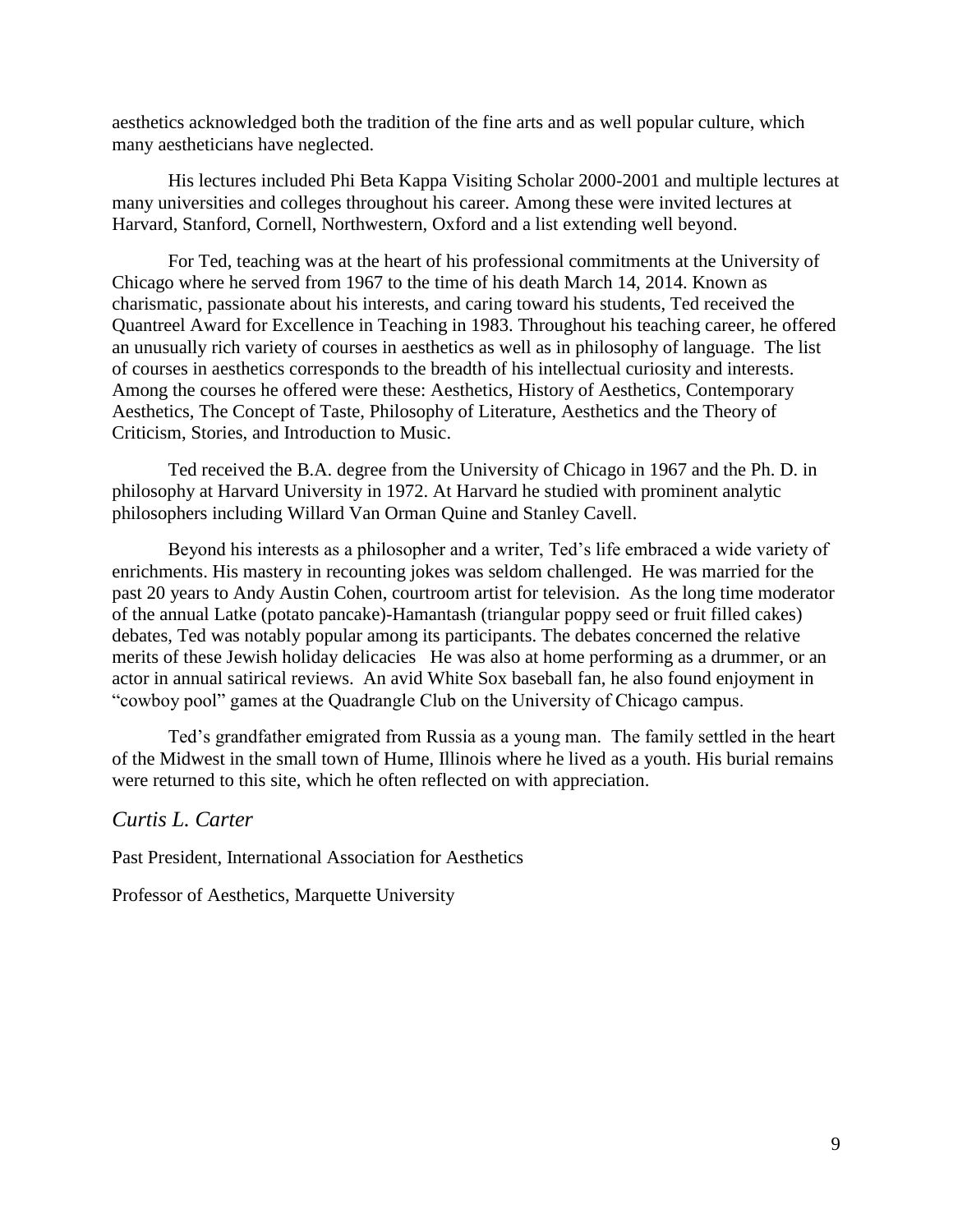# Upcoming Conference

Preparations are currently under way for the IAA Executive Committee Conference 2015 to be held in Belgrade, Serbia. Organization for this event was offered at the 2013 Bologna, Italy meeting of the EC IAA by Prof. Dr. Vladimir Mako, and confirmed at the Krakow Congress by Prof. Dr. Misko Suvakovic.

The steering committee of the Society for Aesthetics of Architecture and Visual Arts Serbia, presided over by Prof. Miško Šuvaković, proposes the following conference theme: *Revisions of Modern Aesthetics*. Three sub-themes will be:

1) Modern Theories of Space and Architecture

2) The Status of Aesthetics Today

3) Contemporary and Medieval Art

Date of the conference will be June 26-28, 2015.

A newsletter with detailed information about the conference is forthcoming.

Best regards,

Dr Misko Suvakovic, President, Society for Aesthetics of Architecture and Visual Arts, Serbia. Dr Vladimir Mako, Board Member, Society for Aesthetics of Architecture and Visual Arts, Serbia.

Dr Vladimir Stevanovic, Registrar, Society for Aesthetics of Architecture and Visual Arts, Serbia.

# Conference Report

*Editors Note*: As we look forward to upcoming events in Belgrade Serbia, June 2015, and the next *International Congress of Aesthetics* to be held in Seoul, Korea, Summer 2016, it may be informative to review the conference report of the organizing committee of the centennial Congress entitled *Aesthetics in Action* that was held in Krakow, Poland last summer. This report was inadvertently omitted from IAA Newsletter #43 published in January 2014 and its belated inclusion here reminds us of the professionalism required to plan and execute our association's related meetings. Sebastian Stankiewicz and Lilianna Bieszczad co-authored this Organizers Report.

After meetings in Tokyo, Rio de Janeiro, Ankara, and Beijing, the International Congress of Aesthetics (ICA) returned to Europe for the first time in 21st century. Krakow, Poland was the site of the centennial Congress (19. ICA 2013) and its theme, *Aesthetics in Action*, emphasized the dynamic changes in the discipline of aesthetics.

The Congress was organized by Polish Society of Aesthetics, Jagiellonian University, and International Association for Aesthetics. Organizing an international event of this stature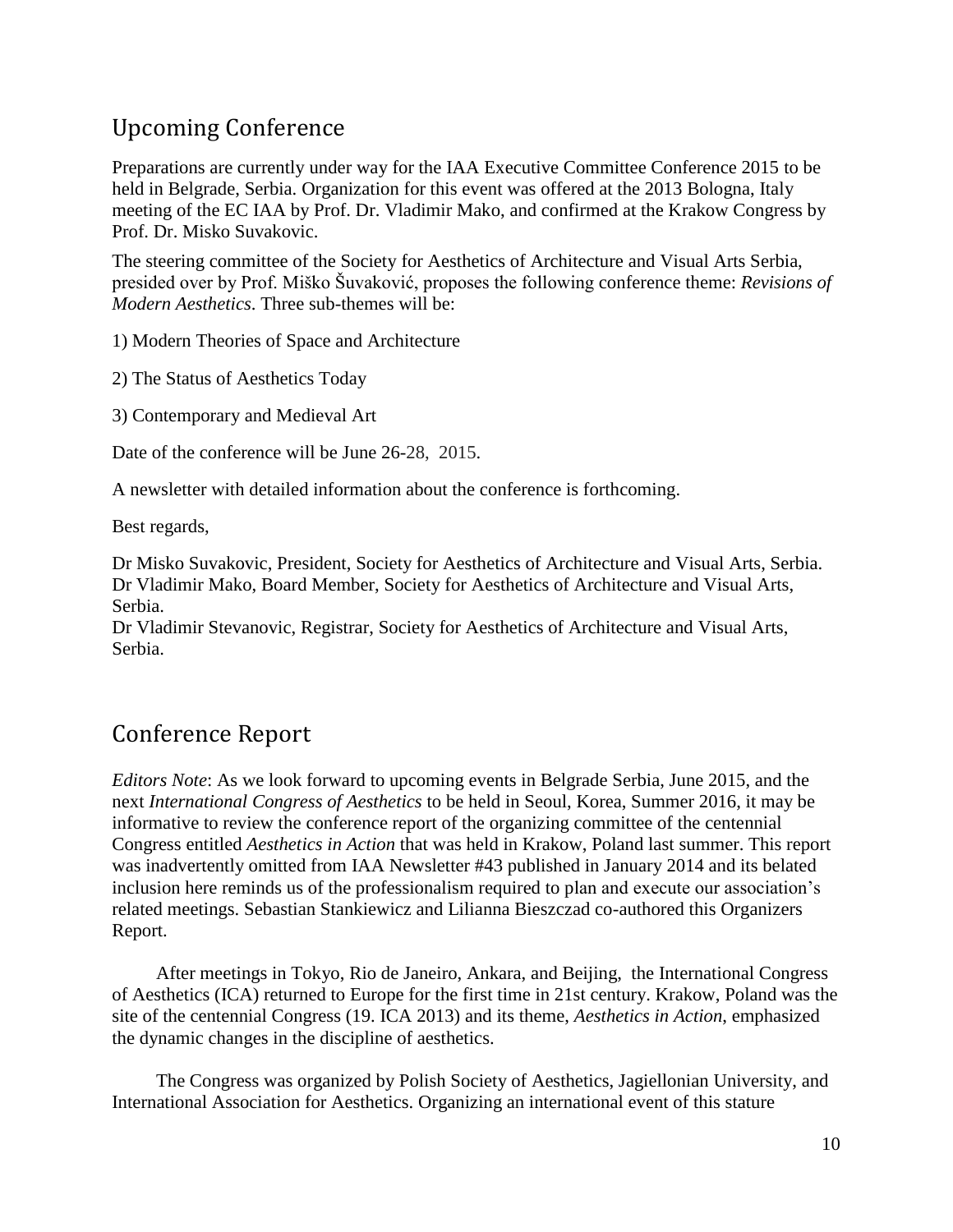required the cooperation not only of Poland's aesthetic circles and academic communities but also government institutions including the Ministry of the Culture and National Heritage of Republic of Poland, the Ministry of the Science and High Education Republic of Poland, and the Office of the Mayor of Krakow, Jacek Majchrowski. The Honorary Committee included professors representing all of Poland's aesthetic communities: Grzegorz Dziamski, Bohdan Dziemidok, Maria Gołaszewska, Leszek Koczanowicz, Teresa Kostyrko, Alicja Kuczyńska, Iwona Lorenc, Teresa Pękala, Ewa Rewers, Piotr J. Przybysz, Tadeusz Szkołut, Grzegorz Sztabiński, Irena Wojnar, and Anna Zeidler-Janiszewską. The Organizing Committee, under direction of Prof. Krystyna Wilkoszewska, directly participated in the preparations of all the many and varied the Congress events included: Rafał Delekta (Academy of Music in Krakow), Antoni Porczak (Academy of Fine Arts in Krakow), Krzysztof Lenartowicz (Tadeusz Kościuszko Krakow University of Technology), Alicja Panasiewicz (Pedagogical University of Krakow), Stanisław Hryń (Andrzej Frycz Modrzewski Krakow University), and from the primary host institution Jagiellonian University, Jarosław Górniak, Michał Bohun, Lilianna Bieszczad, Jakub Petri, Sebastian Stankiewicz and Ewa Chudoba.

International and intercultural atmosphere of the Congress assured the number of abstract submissions received would be high. There were over 500 submissions from 56 countries. Congress attendance was 460 which included aestheticians who presented their papers as well as participated in the Congress events.

The Opening Ceremony on June 22, 2013 was held in the Auditorium Maximum of the Jagiellonian University. Guest and participants were welcome by the organizers and representatives of cooperating institutions: Rector of the Jagiellonian University Prof. Wojciech Nowak, President of the IAA Curtis L. Carter, President-Elect Prof. Gao Jianping, Dean of the Department of Philosophy of Jagiellonian University, Prof. Jarosław Górniak, President of the Polish Society of Aesthetics Prof. Krystyna Wilkoszewska, and Vice-Mayor of Krakow, Magdalena Sroka, s well as Vice-Rectors of Jagiellonian University, Prof. S. Kistryn and Prof. A. Mania, and members of the Honorary Committee. Rector of Jagiellonian University announced the Congress to be open, was followed by the Presidential Lecture of Curtis L. Carter entitled, *Aesthetics and the Arts in Action*. This theme continued in round table discussion: *Past and Future of the ICAs – a Hundred Years*. In the afternoon, the ceremony continued in the Krakow Philharmonic Hall, starting with Arnold Berleant's plenary panel and culminating with the Inaugural Concert performed by Beethoven Academy Orchestra conducted by Jacek Kaspszyk. During the concert there were presented two compositions arranged in one work: *Aisthesis Symphony* (2013) by Karol Nepelski and Ignacy Feliks Dobrzyński's Overture to the opera *Monbar* (1838). The Opening Ceremony concluded with reception in Krakow City Hall, Wielopolski Palace, where participants were greeted by Jacek Majchrowski, Mayor of Krakow. Jacek Majchrowski and Curtis L. Carter responded as representatives of the Congress.

The Organizing Committee formed several types of sessions including two new kinds of sessions: first innovation were plenary panels, organized by invited by the Committee scientists and secondly, panel sessions, which were submitted by participants. In addition, participants presented papers in sessions and there were numerous other round-table discussions as well as poster sessions. The most popular plenary panels highlighted the new important directions in the development of aesthetics. These panels were Arnold Berleant's *Aesthetic Engagement*,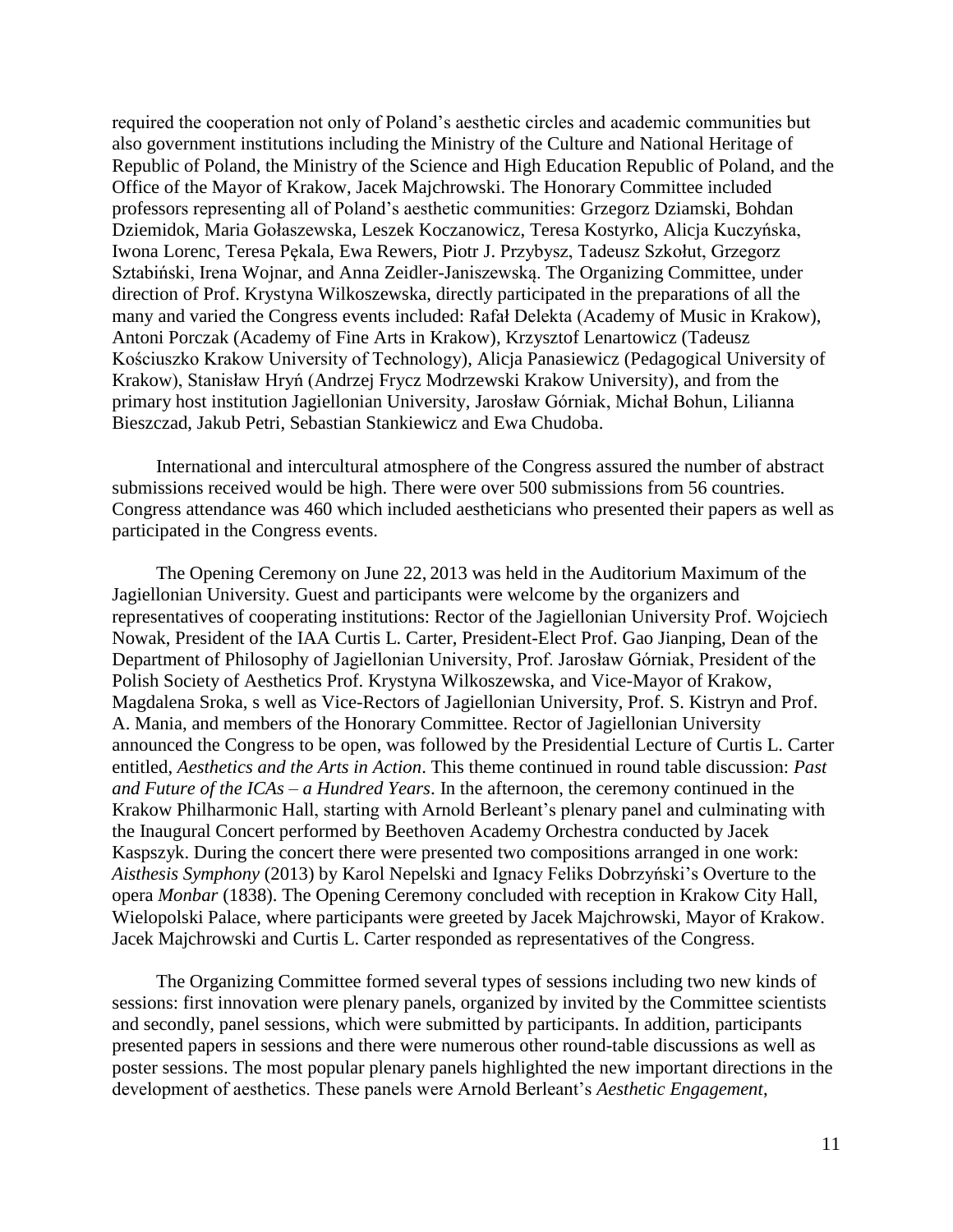Wolfgang Welsch's *Aesthetics Beyond Aesthetics*, Richard Shusterman's *Somaesthetics*, and Aleš Erjavec's *Aesthetics and Politics*.

Other sessions and round-table discussions included: *Past and Future of the ICAs – a Hundred Years*, with chair: Aleš Erjavec (Slovenia) with Curtis L. Carter (USA), Gao Jianping (China), Miško Šuvaković (Serbia), Bohdan Dziemidok (Poland), Chong-hwan Oh (Korea), Arnold Berleant (USA), Zsolt Batori (Hungary). The second round-table discussion, *Aesthetics in 20th Century Poland*, included Polish representatives Zofia Rosińska and Krystyna Wilkoszewska, with participants from other countries including: Zdenka Kalnicka (Czech Republic), Gao Jianping (China) and Joseph Margolis (USA). The last discussion was accompanied by a publication of a great interest of Congress participants, presenting achievements of Polish aesthetics, *20th Century Aesthetics in Poland*, Edited by Krystyna Wilkoszewska.

Particular interest attracted panel sessions. Among 20 submitted, six panels were connected in pairs creating bigger theme units: interpretation panels (organized by Joseph Margolis and Noel Carroll, both USA); bio-art panels (organized by Polona Tratnik, Slovenia and Ingeborg Reichle, Germany); changes in culture and arts (Marcin Rychter, Poland, and Kenneth Stikkers, USA). Other sessions and their organizers included: *Global Aesthetics and Chinese Aesthetics* (Eva Wah Man, Hong Kong*); Applied Social Art: The Potential of Art and Criticism after March 11, 2011* (Akiko Kasuya, Japan); *Aesthetic Accounts on Japanese Pop-culture* (Hisashi Muroi, Japan); *The Artful Species: Aesthetics, Art, and Evolution* (Stephan Davies, Australia, Jerzy Luty, Poland); *Aesthetics and Landscape* (Raffaele Milani, Italy, Yuko Nakama, Japan); *Spatial Perception and Aesthetics of Court and Garden* (Jeongil Seo, Korea); *Cyberaesthetics – the Phenomena of Electronic Art* (Michal Ostrowicki, Poland); *Art in Action* (Maja Piotrowska-Tryzno, Poland); *Participatory Art: Ethics and Politics* (Michael Kelly, USA); *Artification* (Yrjӧ Sepӓnmaa, Finland); *The Perfomativity of Images in the Social Context* (Aleksandra Łukaszewicz-Alcaraz, Poland); *Between Loss and Repetition. Creativity as Response to Death as the Negative Muse* (Bogna J. Obidzinska, Poland); *Polish Music and Modernity* (Teresa Małecka, Poland); *Rediscovering Susanne Langer's Relevance for Contemporary Aesthetics and Theory of Art* (Adrienne Dengerink Chaplin, Great Britain).

Other participants presented their papers ordered in ten diverse topics: *Aesthetics – Visions and Revisions*; *Changes in Art – Past and Present*; *Aesthetics in Practice – the Aesthetic Factor in Religion, Ethics, Education, Politics, Law, Economy, Trade, Fashion, Sports, Everyday Life etc.*; *Aesthetics and Nature: Evolutionism, Ecology, Posthumanism…*; *Body Aesthetics – Soma and Senses*; *Art and Science*; *Technologies and Bio-technologies in Aesthetics and Art*; *Architecture and Urban Space; Cultural and Intercultural Studies in Aesthetics*; *The Sphere of Transition – Transections, Transformations, Transfigurations in Culture, Aesthetics and the Arts*.

According to the number of submissions, it can be pointed out that the dominant interests were within the contemporary field of aesthetics. The largest number of submissions were in the theme of *Vision and Revision* and *Aestetics in Practice* (100 and 64 respectively). There was also great interest in new phenomena in the arts, such as bio-art. All of the presentations were performed simultaneously in nine areas of the Auditorium Maximum, and also – during two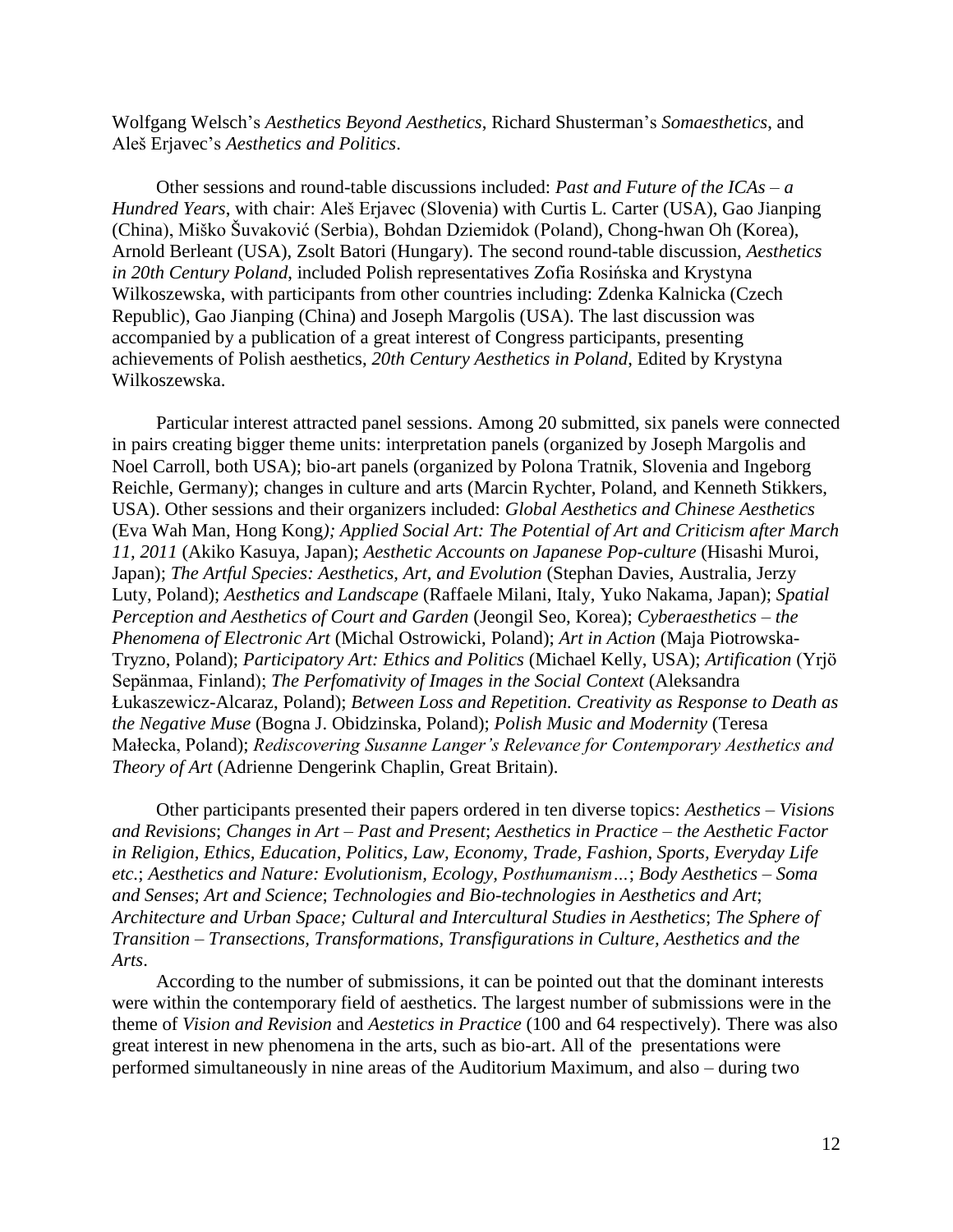Congress days – in Collegium Maius of Jagiellonian University, and in the Bunkier Sztuki Gallery of Contemporary Art.

ART IN ACTION: The Krakow Congress was held under the banner of *Aesthetics in Action*, supplemented by the Organizing Committee in artistic part of the Congress, by analogical phrase *Art in Action*. The last slogan marked almost all artistic events organized during the Congress. The two most important events were to be: Inaugural Concert, which was held in Opening Day in the Krakow Philharmonic Hall and the projection of Krzysztof Wodiczko's *War Veterans Projection* held in the night at the Main Market. During the Inaugural Concert, prepared by the Academy of Music in Krakow, City Hall Office, and Philharmonic Hall, there have been heard a composition of a young composer Karol Nepelski's *Aisthetic Symphony* (2013) put together with Ignacy Dobrzyński's Overture to the opera *Monbar* (1838). The works have not been performed one after the one, but arranged by Nepelski in one piece, and supplemented by elements of performance art. The word "aesthesis" and "aesthetics" were encoded in melodics and harmonics of the composition. The work have been performed by Beethoven Academy Orchestra conducted by Jacek Kaspszyk.

The second event initiated by the Organizing Committee, have been realized, thanks to the support of the City Hall Office, by team of the Museum of Contemporary Art in Krakow (MOCAK). The Wodiczko's projection consisted of white words display on the wall of the City Hall Tower, armored car as a source of the displayed images and sounds effects, and the very sound effects. Words displayed on tower wall were extracts from statements of war veterans and members of their families. All statements were played simultaneously as an audible material supplemented by light flashes and sounds of explosions or gunshots. It should be added, that next day after projection, Wodiczko presented his lecture concerning more theoretical issues.

Another artistic event very popular among Congress participants and Krakow citizens and tourists, was an exhibition of Eduardo Kac *Lagoglyphs* in Bunkier Sztuki Gallery of Contemporary Art. The theoretical issues were undertaken by the artist and Wolfgang Welsch on two occasions; the first time during a meeting in Bunkier Sztuki Gallery mediated by its director, Piotr Cypryański, and secondly, in an entirely academic environment of a plenary panel held in Auditorium Maximum. The exhibition in Bunkier Sztuki Kac developed some ideas derived from his work of the transgenic rabbit, centered around visual and poetic dimensions of a language presenting his graphic and multimedia works. Within media works the artist employed the *Google Earth* application and, next to ready-made graphic works, he decided to make a site specific mural for the occasion.

There were also other artistic events in the building of Auditorium Maximum available for Congress participants. Mostly there have been events marked in their structure by such notions like interaction, activity, being in process. One of such event was an audio-visual installation *Behind the Wall* by Marek Chołoniewski, artist connected with two Krakow universities: the Academy of Music in Krakow and Academy of Fine Arts. The installation have been a most noticeable artistic action, because it was performed in a space of the Auditorium Maximum underground where met participants during lunch, coffee breaks, and a the Congress reception. Other artistic events were performed by masters and their students of two universities: the Department of Arts of Pedagogical University of Krakow and Academy of Arts in Szczecin.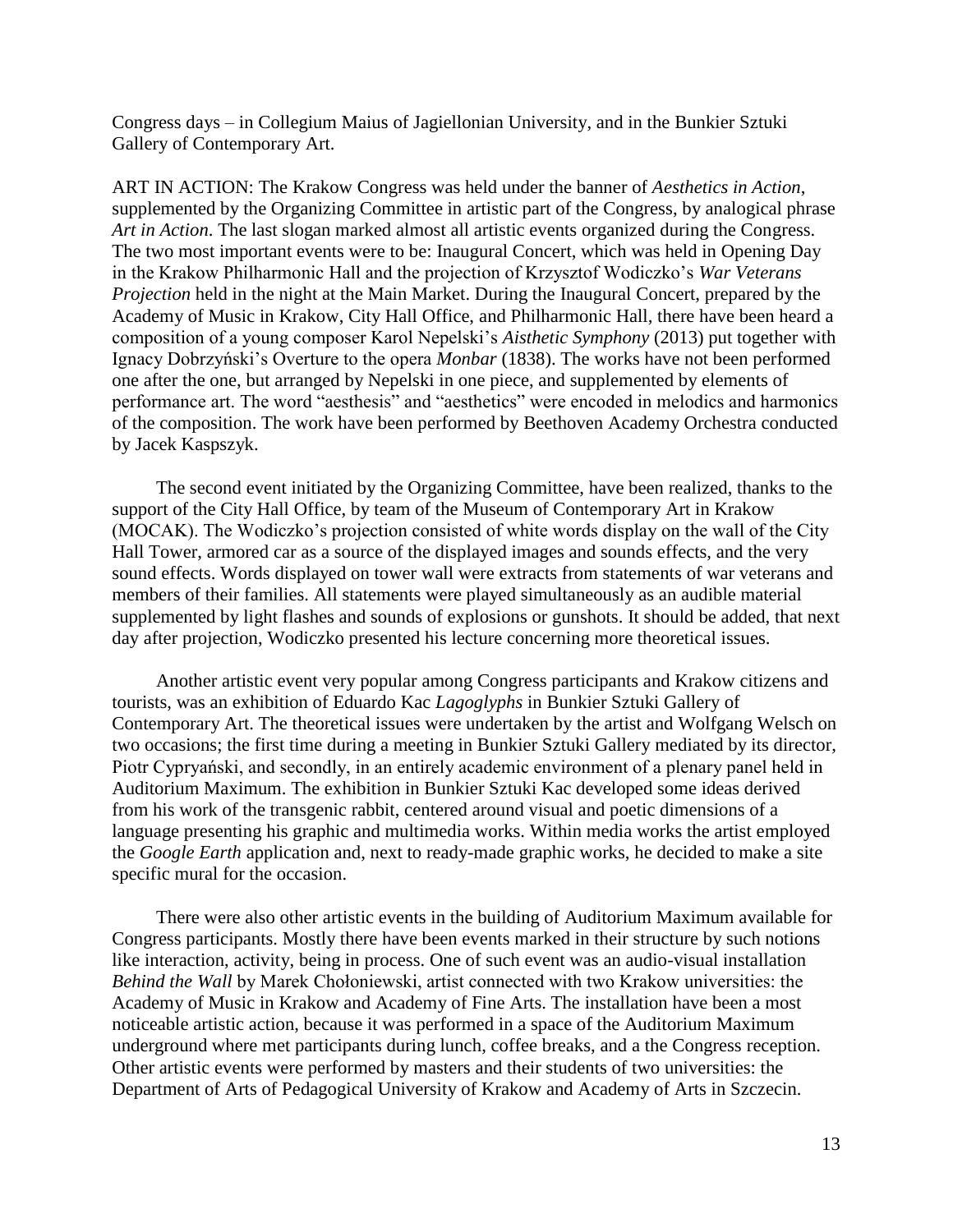Events organized by the former were: an exhibition of bio-art *Plantomorphs*, held partly in medial form in the Auditorium and partly concerning live forms on the roof of the main building of the Pedagogical University (Laboratorium Gallery); and also *Garage Sale* organized by students from the Roombook group, who realized an idea of artistic interventions taken upon objects exchanged with people visiting their workshop in the Auditorium underground. Instead Academy of Arts events consisted of: students' films screening on TV monitors in halls of the Auditorium, an exhibition of sculptures made as copies of objects depicted on the photos above them, an action *Rest for Hours* with fully equipped tent providing a rest space for participants of the Congress, and finally, an installation activated in an elevator made by artist Łukasz Skąpski, whose title *Music from Trash* meant music taken from the artist's *trash folder* on his computer. Actions of both universities were supervised by curators: Prof. Halina Cader-Pawłowska, from the Pedagogical University, Prof. Łukasz Skąpski and Aleksandra Łukaszewicz-Alcaraz, PhD, from the Academy of Arts in Szczecin.

INSTITUTIONAL COOPERATION: The 19. ICA Krakow 2013 became a great challenge for both Polish communities, academic and cultural. According to the tradition of ICAs, Congress of Aesthetics have always been an opportunity to present an artistic and cultural heritage of the country which organized the event. In fulfilling this tradition the Organizing Committee engaged all Polish aesthetic academic communities and both the scientific and cultural institutions of the city of Krakow. Thanks to the organizers efforts, the Congress received also very broad support from institutions of the state, as well as, from local authorities. In particular, the most fruitful cooperation was with the office of the Mayor of Krakow and Krakow City Hall. The Organizing Committee was given a support in producing the two most important artistic events: the Inaugural Concert with participation of the Beethoven Academy Orchestra conducted by Jacek Kaspszyk in the Krakow Philharmonic Hall and Krzysztof Wodiczko's *War Veteran Projection*. Moreover, Jacek Majchrowski, the Mayor of Krakow, invited the Congress participants for the reception held in Krakow City Hall, the Wielopolski Palace, and the Mayor Office made possible promotion of the Congress among citizens of Krakow and great number of tourists, printing posters of the centennial conference and giving them public space. Film clips announcing the conference event were seen on the television monitors included on city-wide trams and buses.

The organizers engaged many of Krakow's scientific and cultural institutions thus fulfilling all organizers intentions to make the Congress fully representative of Poland's and Krakow's aesthetic, scientific, and cultural communities. One result of this cooperation was the publication, *20th Century Aesthetics in Poland*, edited by Krystyna Wilkoszewska. It has received broad interest from all the participants of the Congress.

Among universities involved in cooperation with the Organizing Committee, before others it should be underlined the Academy of Music in Krakow and its very important contribution to the organization of the Inaugural Concert and a plenary panel held in the Philharmonic Hall. Other universities participation in the organization of the Congress include: Andrzej Frycz Modrzewski Krakow University and the Dean of the Department of Architecture and Arts Prof. Stanisław Hryń who announced a student contest for Congress visual identification (won a student of painting, Joanna Krzempek), the Department of Arts of the Pedagogical University of Krakow, and also the Academy of Arts in Szczecin. The last two participated mainly in the organization of artistic events.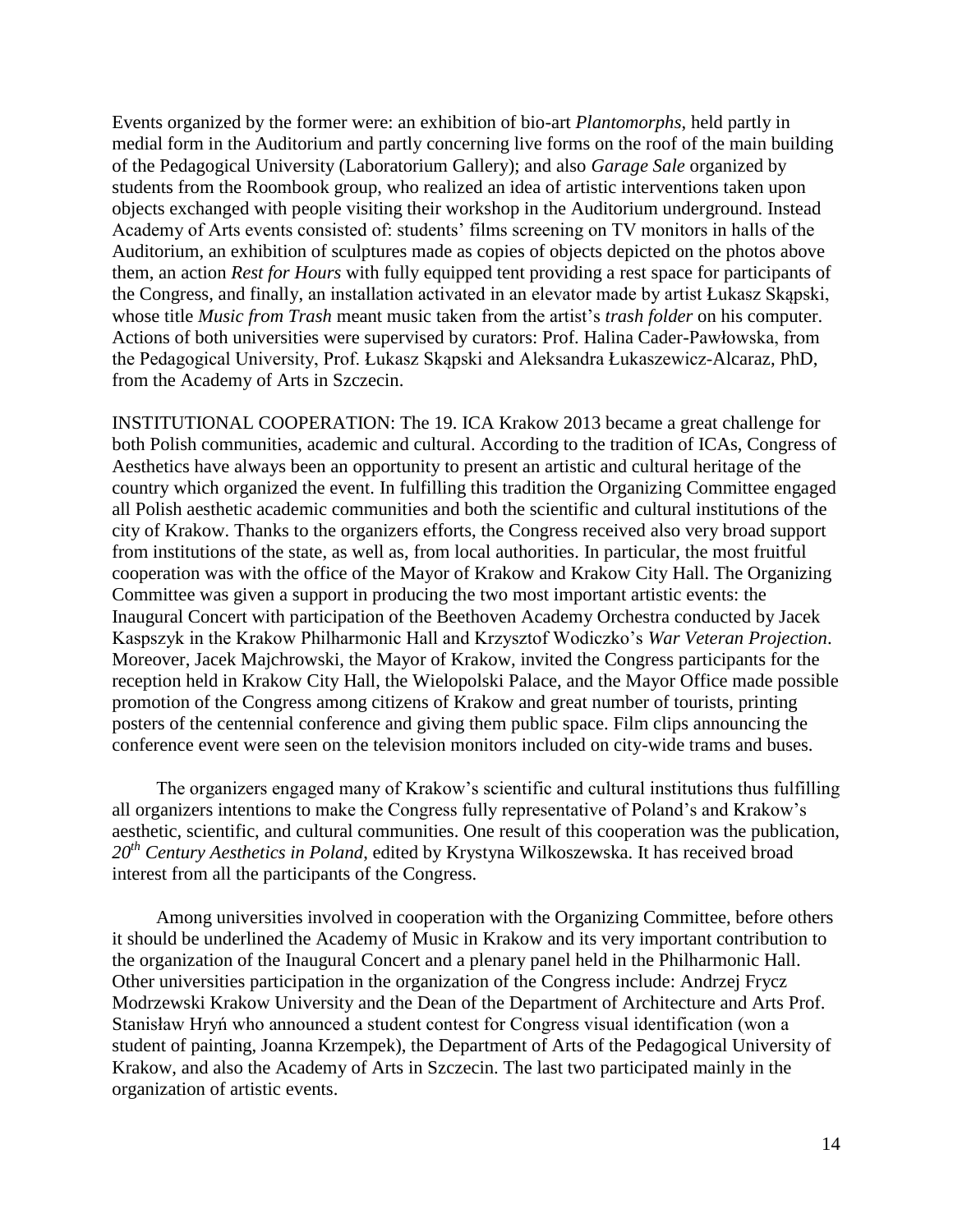Among Krakow cultural institutions very important role played the Museum of Contemporary Art in Krakow (MOCAK) with its director, Masza Potocka, who took the care of the practical production of Wodiczko's projection, and who also invited Congress participants for cocktail party in the museum building and to visit all open exhibitions.

Equally important role played the Bunkier Sztuki Gallery of Contemporary Art with its director Piotr Cypryański. The result of the cooperation have been the exhibition *Lagoglyphs* by Eduardo Kac, held during the Congress week, and also the meeting with Wolfgang Welsh and the artist. There were also held some of the scientific sessions of the Congress, making Bunkier Sztuki one of the three scientific spots of the Congress, among Auditorium Maximum and the oldest Jagiellonian University building of Collegium Maius.

In addition to Congress participants having the opportunity to visit Krakow's near-by historical sites, the Museum of the Japan Arts and Technology also took a part organizing an afternoon reception and guided tour of the museum.

Other Krakow cultural institutions and museums opening their institutions to Congress participants included Director Zofia Gołubiew invitation to the National Museum in Krakow and Director Michał Niezabitowski invitation to see the Undergrounds of the Main Market which is part of the Historical Museum of City of Krakow.

The Organizing Committee of the 19. ICA 2013 Krakow hopes that the Congress contributed to strengthening the connection among all the aesthetic communities from around the world, to further the exchange of ideas among young and experienced scholars and also to increase our mutual academic and professional contacts with the hope that this connection will enhance cooperation among individuals and institutions.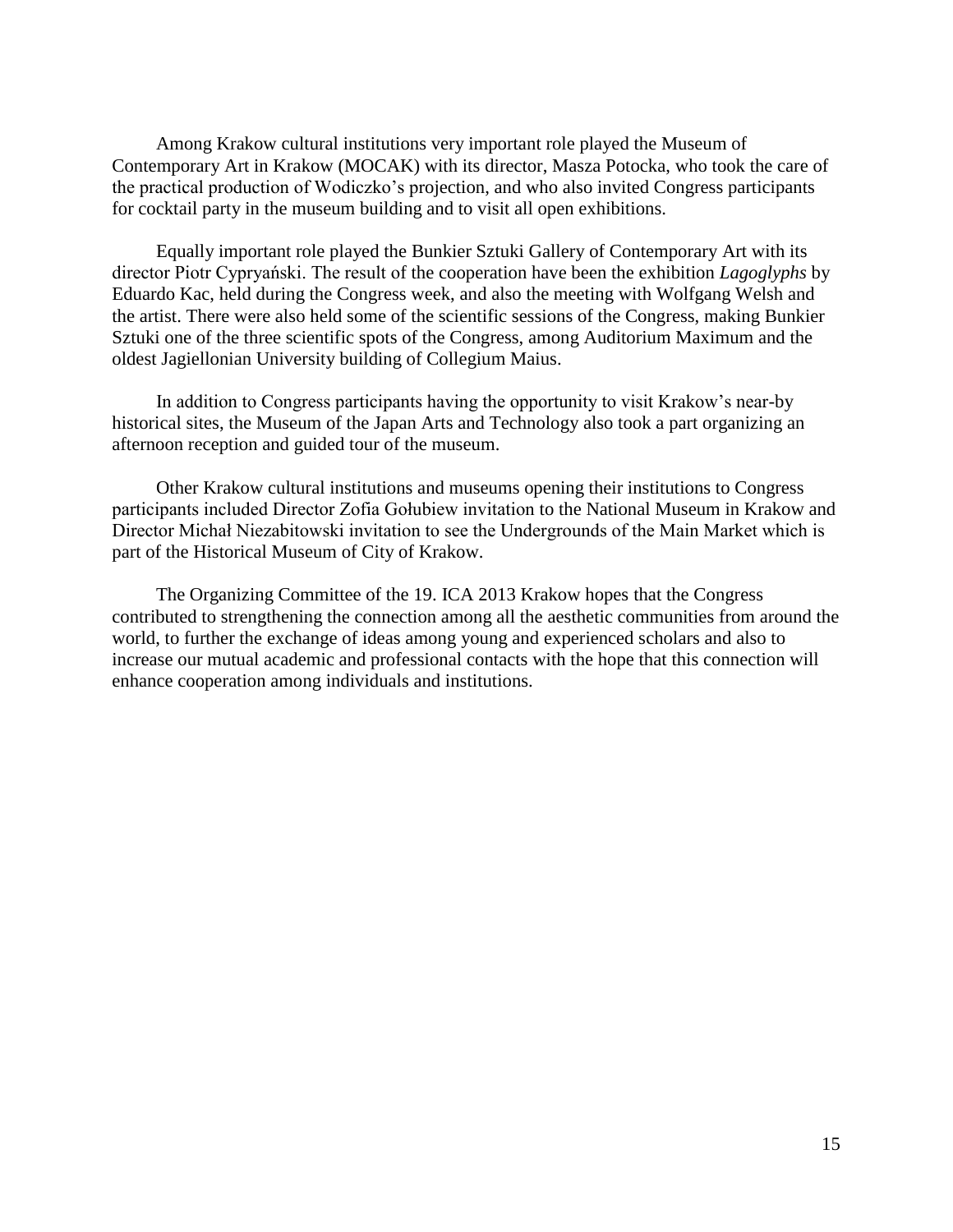### Article on Member Society

#### News from the Korean Society of Aesthetics for the ICA in Seoul, 2016

The Korean Society of Aesthetics (KSA), the most authoritative nationwide society in the field, was established in September, 1968, being the first association for aesthetics in the Republic of Korea (South Korea). With a 46-year tradition, the now more than 300 members of the KSA are actively engaged in a broad range of aesthetic fields including in terms of traditions, Analytic, Asian, and European aesthetics, and in terms of subjects, theories of painting, aesthetics of music, aesthetics of film, and sociological aesthetics, etc. Our members also play major roles in the various fields of arts and culture in Korea. Many members of the KSA earned their Ph. D. degrees abroad, mainly from the USA, Germany, and France in the West, and China and Japan in the East. So the academic climate of the KSA is comprehensive and well-informed, and the Society is very well-equipped to deal with aesthetics in an international context.

The KSA holds semiannual conferences (the first Saturdays of May and November respectively) every year and has published *The Korean Journal of Aesthetics* ("*MI-HAK*") since 1971. The journal, which was published annually at first, began to be issued semiannually in 1997, and became a quarterly journal in 2004. Its latest issue is No. 77 (Spring 2014). Each volume usually contains 5 to 8 articles, mostly in Korean, but occasionally with articles in English or German also.

The KSA has actively participated in the International Association for Aesthetics (IAA) from its early stages. The late president of the KSA, Prof. Ki-soo Paik, attended the 10th International Congress for Aesthetics (ICA) in Montreal, in 1984 and participated in the organization of the IAA. Since then, many KSA members have participated in every International Congress for Aesthetics. The KSA held the IAA Executive Committee Meeting in Seoul in 2000, along with the International Conference, "Art, Life, and Culture."

The KSA will hold the 20th International Congress for Aesthetics in Seoul, in 2016 under the theme of "Aesthetics and Mass Culture," The congress will be held on the campus of Seoul National University at the end of July and the beginning of August, 2016. SNU is the most prestigious university in Korea and home to the only Department of Aesthetics in the country. The congress will focus on the various aesthetic aspects of mass culture, which, due to the rapid development of information technology, has become one of the most prominent of contemporary cultural phenomena. But the congress will be open to every traditional subjects of aesthetics. The congress will consist of several panels and round tables, along with dozens of sessions, including sessions for individual artistic genres. The Organizing Committee will choose the topics for some events, but the rest will be open to the general members of the IAA. Any questions or suggestions for topics for panels, round tables or sessions can be sent to the Korean Society of Aesthetics, e-mail: aesthetics.kr@gmail.com.

Chong-hwan Oh,

President of the Organizing Committee of 2016 Seoul ICA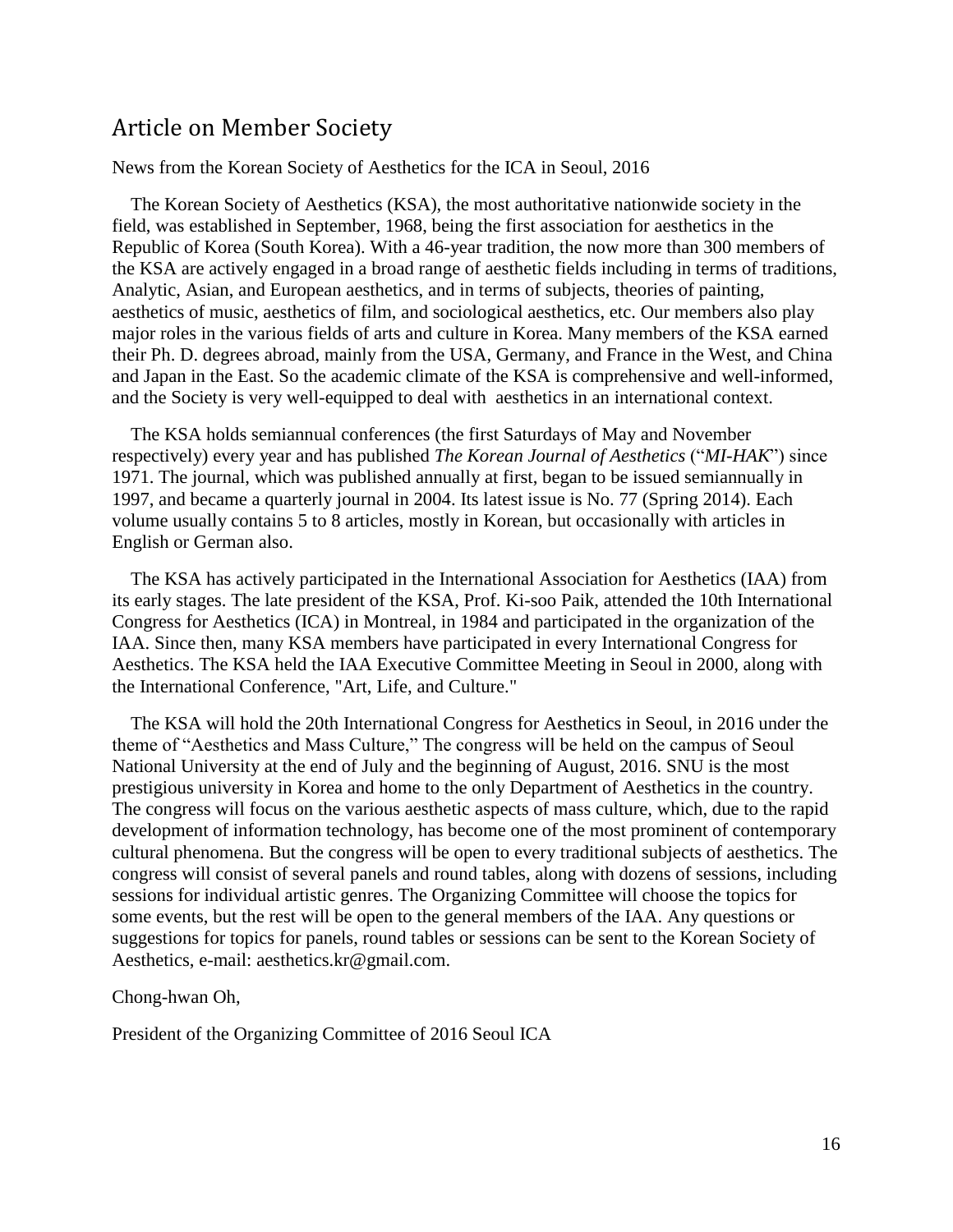# Upcoming Conference

7th International Conference of Eastern Aesthetics

East Asian Art Culture in the Era of Globalization

We are pleased to announce the Seventh International Conference of the Eastern Aesthetics at Yeungnam University, Korea from July 7 to 11, 2014. Currently art culture of the East Asia has been constantly developed and correspondingly balanced with both the traditions and new moods. It is because of the continuous cultural interchanges of each country and their effects that the progressive development can be possibly established. In the same vein, with the theme of the conference, **East Asian Art Culture in the Era of Globalization**, we appreciate to hold it and invite you with the following programs. We sincere hope you will enjoy this chance for exchanging ideas and comparing views with aesthetics scholars.

Schedule: July 7 (Mon)  $\sim$  11 (Fri), 2014 July  $7<sup>th</sup>$  (Mon): Arrival, Registration July 8<sup>th</sup> (Tue): Presentation and Discussion. July  $9<sup>th</sup>$  (Wed): Presentation and Discussion July  $10^{th}$  (Thu): Study Tour, Presentation and Discussion July  $11^{th}$  (Fri): Departure

Place: International Building, Yeungnam University, Gyeongsan, Korea

Topics: East Asian Art Culture in the Era of Globalization Sesssion1. Traditional Arts and Aesthetics in East Asia Sesssion2. Present Circumstances of East Asian Arts and Aesthetics Sesssion3. Comparative Studies on East Asian Art Culture

Language: English, or Korean, Chinese, Japanese Participation Fee per person (Including accommodation and meal): 300 US dollars, only for Student 250 US dollars Deadline for Submitting Abstracts (English Written 300~500 words): May 31, 2014

Organized by: The Korean Society of Eastern Art Studies Hosted by: Institute of Art and Design, Yeungnam University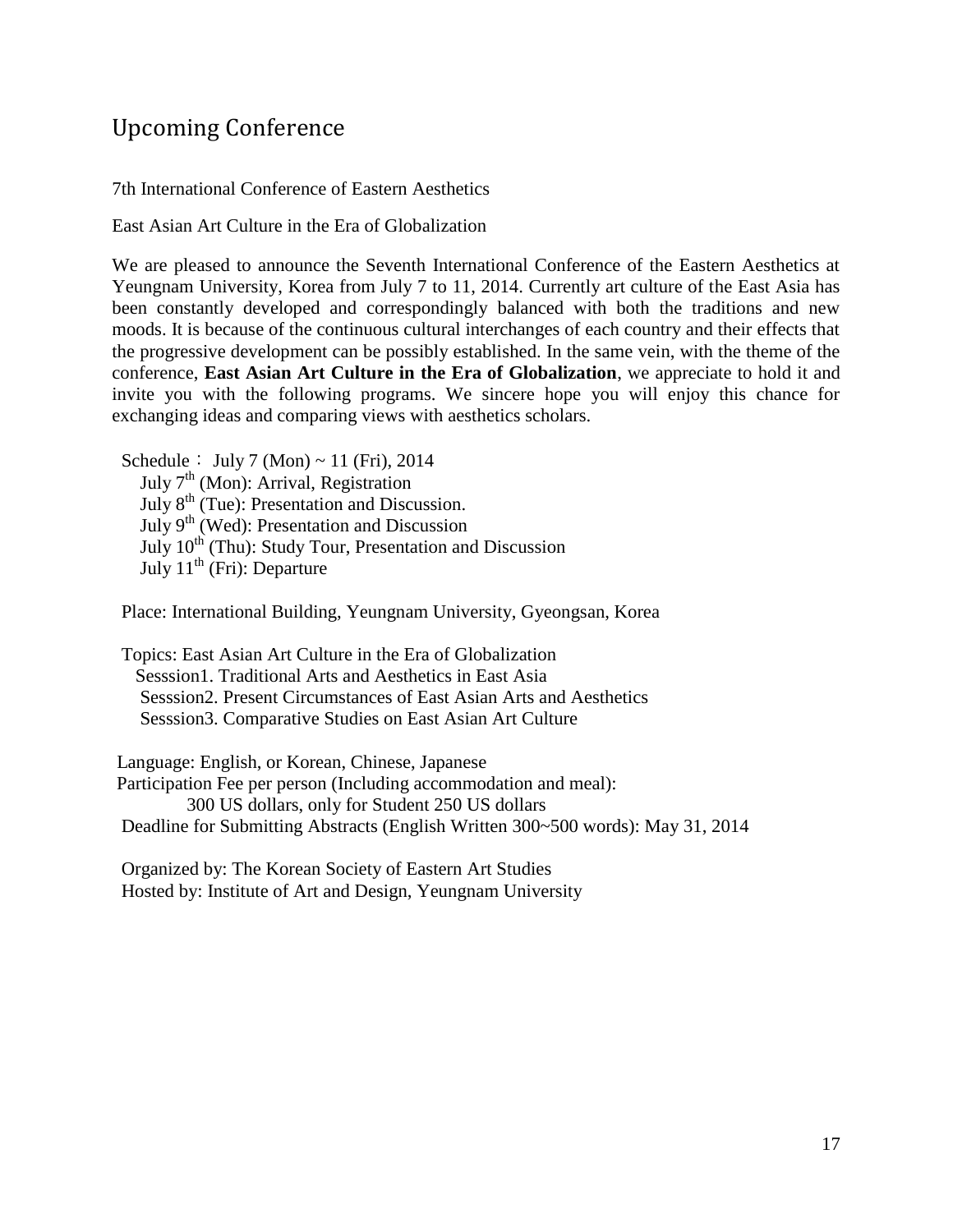# Announcement from Member Society

Please note the revised title and contact information for the Italian Society for Aesthetics: Societa Italiana d'Estetica Indirizzo c/o University delgli Studi di Palermo Viale delle Scienze, Edificio 12, 90128 PALERMO Telefono: 091-238-95417 Comunicazioni istituzionali: info@siestetica.it Redazione news: redazione@siestetica.it Web Master: webmaster@siestetica.it

## Article on Member Society

### THE BRAZILIAN ASSOCIATION OF AESTHETICS - ABRE

*The Brazilian Association of Aesthetics* (ABRE) was initially established under the name of the *Association of Aesthetics for Latin America* (AEAL) during the *11th International Congress of Aesthetics* of IAA, at the University of Nottingham, England, from August 29 to September 2, 1988. It was conspicuous by the absence of representatives from Latin American countries, a source of comment by all present. The Organizing Committee of this Congress saw fit to create an entity dedicated to the study and research of Latin America arts. The idea was accepted by the artist and art professor Nilza de Oliveira, who was living in London at the time, and was the only Brazilian participating as a speaker at the Congress of Nottingham. Nilza de Oliveira welcomed the suggestion, thus assuming responsibility for creating the *Association of Aesthetics for Latin America* (AEAL). Returning to Rio de Janeiro in 1989, and given the need to formalize the AEAL in Brazil , Nilza organized the first meetings at the *School of Visual Arts of Parque Lage* (EAV), with Regina Moura as assistant. The attendant curiosity value attracted the interest of a few students.

The main objectives of AEAL were: 1. To awaken and stimulate interest in the study and research of aesthetics as a philosophical matter; 2. To redeem aspects of artistic memory of Latin America; 3. To open opportunities for meetings, discussions and debates, intensifying the cultural relationship; 4.To acquire incentives, support, scholarships, sponsorships and seals for holding conferences, seminars, exhibitions and publications, in order to improve research in underserved areas of philosophy of art and aesthetics.

The first board was composed as follows: Honorary President: Octávio Paz (poet and writer - Mexico); President: Nilza de Oliveira (Master and Doctor of Arts); Vice - President: Daisy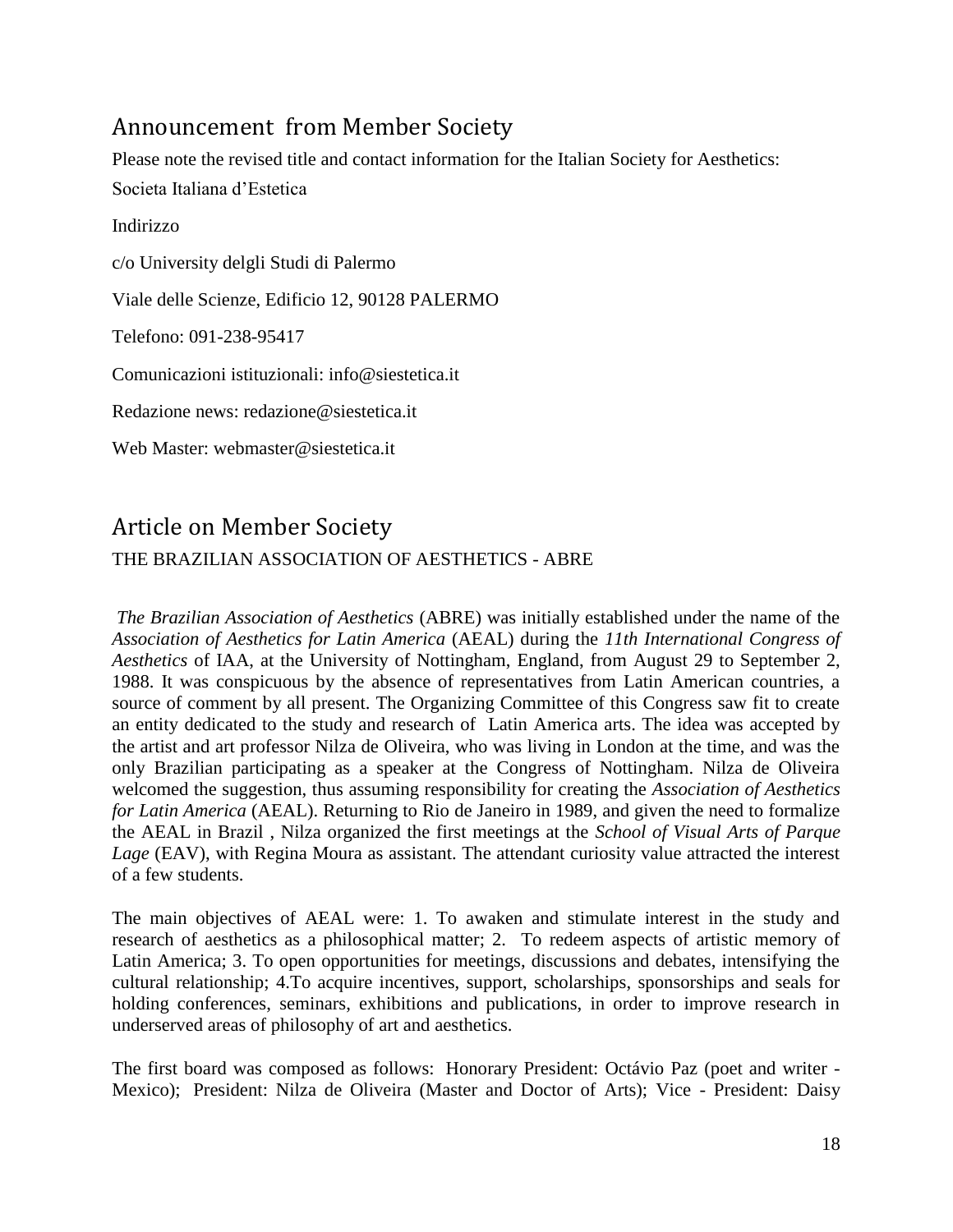Justus (Psychoanalyst and writer); Second Vice - President: John Howard Szerman (Filmmaker); General Secretary: Sylvia Helena Mota Rabello (Researcher in Physics); Second Secretary: Solomão M. João Jabbo (Engineer); Treasurer: Peter Claussen (Economist and Cultural Producer).

On 27th October 1995, the *First Brazilian Symposium of Aesthetics*: *Differences between artistic and aesthetic value in artwork,* was organized.

The *Second Latin-American Symposium of Aesthetics* of AEAL: "Aesthetics in question", was held in 1997, from 14th to 20th September, at the Noel Rosa Theatre and at the Department of Philosophy of the State University of Rio de Janeiro (UERJ). The subject had two aspects: "transdisciplinary aesthetics" and "Applied Aesthetics", with exhibitions and art events in parallel. The highlight of the exhibition was Lygia Pape's installation "Luar do Sertão". The conference paid homage to the following fields of knowledge: Science, Music and Visual Arts. In science, the psychiatrist Nise da Silveira, for her work at the Museum of Images of the Unconscious; in Music, Koellreuter, composer and introducer of atonal music in Brazil; in the Fine Arts, Lygia Pape, one of the exponents of neo - concretism in Brazil.

In 1998, the *Association of Aesthetics for Latin America*, AEAL, changed its name to the Brazilian Association of Aesthetics, with the acronym ABRE, altering its statute and establishing a new board with Professor Gerd Borheim as honorary president, a position he held until his death on 5th September, 2002. *The Brazilian Association of Aesthetics* expresses its deepest gratitude for his cooperation. His enthusiasm and sophistication of ideas greatly contributed to the progress of ABRE.

Composition of the Board: President: Nilza Oliveira; Vice - President: Monina Rapp; Second Vice-President: Rosa Werneck; Secretary: Jader de Britto; Treasurer: Fernando Henrique Oliveira.

In 1998, the *Brazilian Association of Aesthetics*, with the unanimous approval of international associations, in a vote at Ljubljana Congress, in Slovenia, won the nomination to host the 16th International Congress of Aesthetics, under the coordination of Nilza Oliveira, in Rio de Janeiro, in 2004.

The *16th Congress of Aesthetics* of Rio de Janeiro acquired characteristics of a forum for discussion and debate among philosophers, aesthetes, artists, professors, students and those interested in art and culture, with the intent to arouse and stimulate Brazilians to study and research Aesthetics as a philosophical subject.

The theme "changes in aesthetics" has brought into focus the problems and current issues of aesthetics, especially with regard to contemporary art. Changes in the practice and theories of art are of utmost importance for better understanding of Aesthetics through the arts and history, criticism and philosophy.

Hundreds of papers were presented at the *Forum for Culture and Science*, in the Federal University of Rio de Janeiro, where national and international artists also exhibited works of art.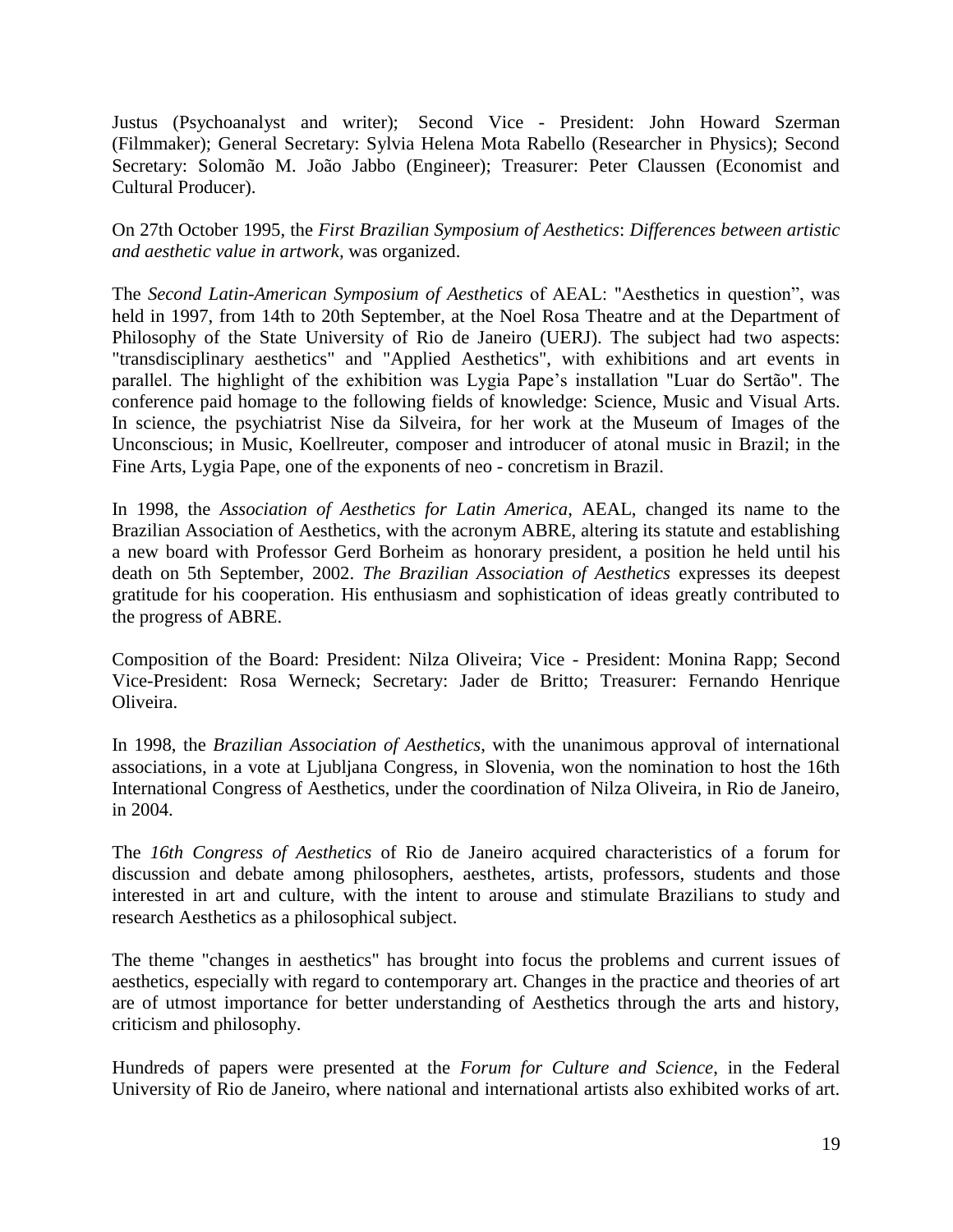The *16th Congress of Aesthetics* presented a proposal to facilitate the exchange of ideas and artistic experiences between the cultures of east and west, in order to foster multicultural relations with more information and subsequent integration.

After sixteen years´ residence in the city of Rio de Janeiro, The *Brazilian Association of Aesthetics* transferred to the Department of Philosophy at the Federal University of Minas Gerais, in the city of Belo Horizonte, under the chairmanship of Professor and Ph.D. Rodrigo Duarte.

Among the several actions of ABRE, is the "struggle" with the National Council for Scientific and Technological Development (CNPq) for the inclusion of Aesthetics as a "subarea" area of philosophy, and the dissemination of Aesthetics as a philosophical discipline with a wider public.

The opening meeting of ABRE at its new location, occurred simply and symbolically, at 4 pm on 19th May, 2006, at the Laboratory of Aesthetics, Room 3102, at the Faculty of Philosophy and Human Sciences of the Universidade Federal Minas Gerais. On this occasion, the new board was elected: President : Rodrigo Duarte; Vice - President: Imaculada Maria G. Kangussu; Secretary: Iracema Macedo Silva; Treasurer: Verlaine Freitas.

Thirty people attended the meeting including three representatives of the former ABRE of Rio de Janeiro, Nilza de Oliveira, (former president), Monina Rapp (former vice president) and Daisy Justus (first vice president of AEAL), who offered congratulations and support for the new ABRE headquarters.

Since then ABRE has joined the project of the Research Line on Aesthetics and Philosophy of Art at the Post-Graduation Program in Philosophy at the Federal University of Minas Gerais, organizing events concerning Aesthetics. These are sizeable events, in which crucial aspects of the cultural and artistic contemporary environment are discussed by Brazilian and foreign philosophers and art theorists. This series of events began in the Colloquium "Death of art today" (1993), continued with "Beauty, sublime and Kant" (1995), " The lights of art" (1997), "Katharsis" (1999) , "Mimesis and Expression" (2001) , "Theoria Aesthetica" (2003) and "The Aesthetic Dimension" (2005). The first of the events to have the seal of ABRE was "Aesthetics of Displacement" (2007), continued with "Displacements in Art" (2009), "Image, Imagination and Fantasy" (2011), and "Taste, Interpretation and Criticism" (2013). By the year 2009, all of these events had resulted in publications, either in book form or electronically, and two books are currently in preparation, one with the results of the Congress of 2011 (to be issued by the end of 2013) and another with material relating to the event of 2013 (to be published in the first half of 2014) .

In addition to the active presence in organizing these midrange events, since 2007 ABRE has organized smaller events such as "Fantasy & Critique" (2012) and "On Post-History" (2013), among others.

ABRE mantains a website - [http://www.abrestetica.org.br](http://www.abrestetica.org.br/) -, where one can read about the Association's activities and be informed of national and international events. In general, through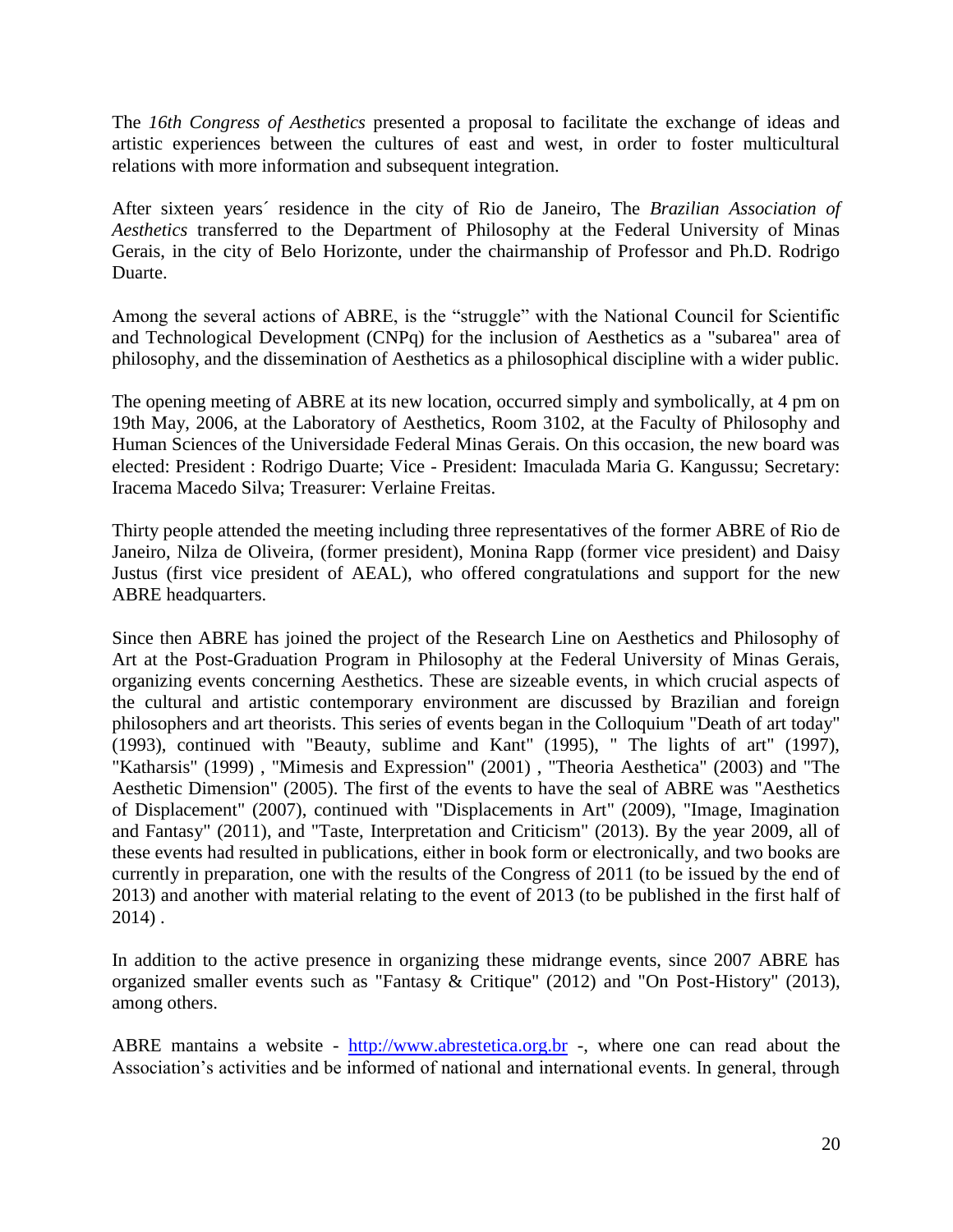the website there is the wish of being in touch with Brazilian participants through newsletters and other sources of information.

# Upcoming Conference

International Conference "Literary Theories and Critiques of Our Time"  $\&$  11<sup>th</sup> Annual Conference of China Association of Sino-Foreign Literary and Arts Theories (CASFLAT), August 15-19, 2014

Henan University, Kaifeng, Henan Province, China co-sponsored by CASFLAT, Henan University College of Humanities, Section of Literary Theories of Institute of Literature, CASS, and International Association for Aesthetics

The 11<sup>th</sup> Annual Conference of CASFLAT on "The Literary Theory and Critique of Our Times" concentrates on the relationship of literary theory and critique to the times, society and contemporary living condition. Theme of 2014 is to restate the commitment of relating literary theoretical studies with the presence of contemporary China, in the hope of exploring the ways to rectifying the separation between theories and practices, and the inadequate introductions and interpretations of the foreign and classical literary theories.

This conference will include panel presentations, and keynote speeches by invited international scholars, as well as roundtable discussions. This conference welcomes papers address on, but not limited to, the following research topics:

- 1. Literary Theory: Origins and Characters
- 2. Methodology, Value of Literary Critique and its present situation
- 3. Foreign Literary Theories and Its Impact
- 4. Classical Literary Theory in Contemporary Times
- 5. Chances and Challenges of Literary Theory
- 6. Western Marxist Literary Theories and Contemporary Cultural Critique
- 7. Eco-Criticism and Cultural Concerns

Please reply to [liuzhuo@cass.org.cn](mailto:liuzhuo@cass.org.cn) with your confirmation and paper abstract no later than May 31th, and the formal conference invitation will be sent upon early June. Modified versions of the selected papers of the conference will be published in the Journal of CASFLAT reviewed by peer scholars.

The conference committee has arranged three post-conference cultural tours: Luoyang (Shaolin Temple and Longmen Grottos), Anyang (Relics of Yin Dynasty), and Kaifeng (Dragon Pagoda, Prime Minister Temple, Jin-Shan-Gan Guild Hall). Note: these tours are not covered by the registration fee and will be conducted by local tourist agencies.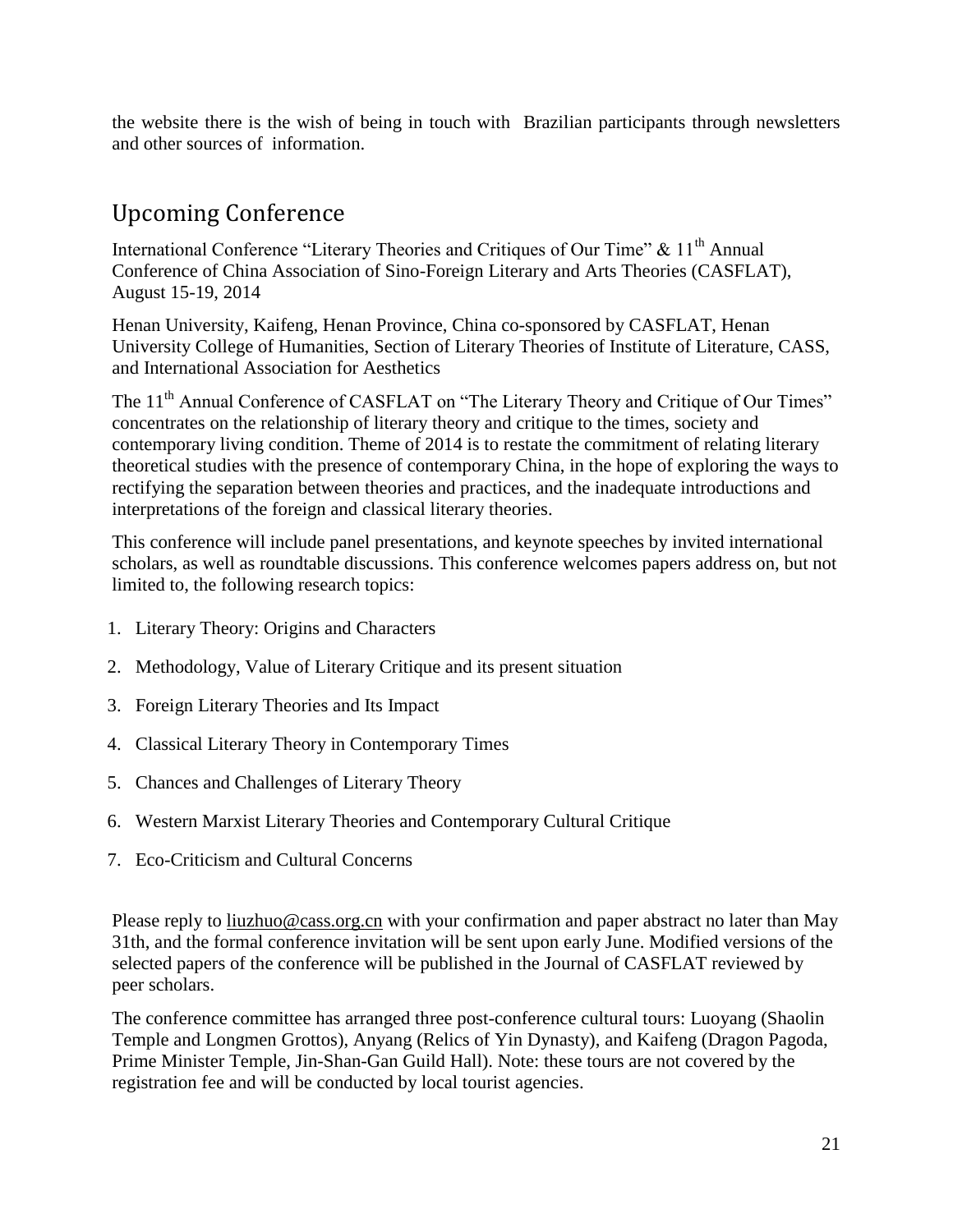We cordially welcome you to attend our  $11<sup>th</sup>$  CASFLAT conference and look forward to the reunion in Kaifeng! Should you have any questions, please contact with us:

Liu Zhuo: [liuzhuo@cass.org.cn](mailto:liuzhuo@cass.org.cn) ; (86-10) 135-2061-9526

# Upcoming Conference

Paul Ricoeur: Thinker of the Margins?

International Conference

University of Antwerp & VU-University Amsterdam

September, 18-20, 2014, Antwerp

Ricoeur can be called the philosopher of all dialogues. He engaged virtually all the great movements of thought, entered into debate with scientists, and voices his concerns in the public debate. He never sought to engage in polemics but tried to engage seemingly unbridgeable positions or thinkers in a fruitful dialogue. Ricoeur was not a radical thinker in search of extremes, but rather committed to mediate between conflicting philosophers and streams of thought, therein lies part of his originality and creativity. Where others sees dichotomy, he sees dialectic. In this regard one cannot but note how often Ricoeur uses the word between (*entre*) in the titles of his articles, always in search of connections, confrontations, and unexpected syntheses between thinkers who have preceded him. He really is a thinker of the between.

But does Ricoeur's 'dialogical approach' not result in a harmonization of often diverging positions? Is Ricoeur able to hear the radicalness of certain insights? Is it possible that his hermeneutical philosophy takes away the sharpness of certain problems in current religious, political and philosophical debates? Might it even be the case that he did not *hear* certain voices, precisely because they resist synthesis? This conference inquires what happens to Ricoeur's hermeneutical approach if we confront it with its limits.

The conference will address topical philosophical, socio-political and religious issues, from a Ricoeurian perspective, but in conversation with other, more 'radical' thinkers.

Possible topics include:

 Justice and the Struggle for Recognition: Justice is an important concept in Ricoeur's work, first of all, as an ethical concept. For Ricoeur, justice is a way of establishing peace, both in concrete relations to others, as on the level of institutions. In *The Course of Recognition*, Ricoeur however shifts the focus on political philosophy, and, in so doing he creates a tension in his understanding of justice. On the one hand, he agrees with Hegel and Honneth that justice is a justification for violence that is part of "the struggle for recognition". On the other hand, Ricoeur also points again to the role of justice for peace. As he argues with Marcel Hénaff, in the exchange of gifts for instance, the parties involved proof their recognition to one another, and, in this sense, they maintain a peaceful relationship. This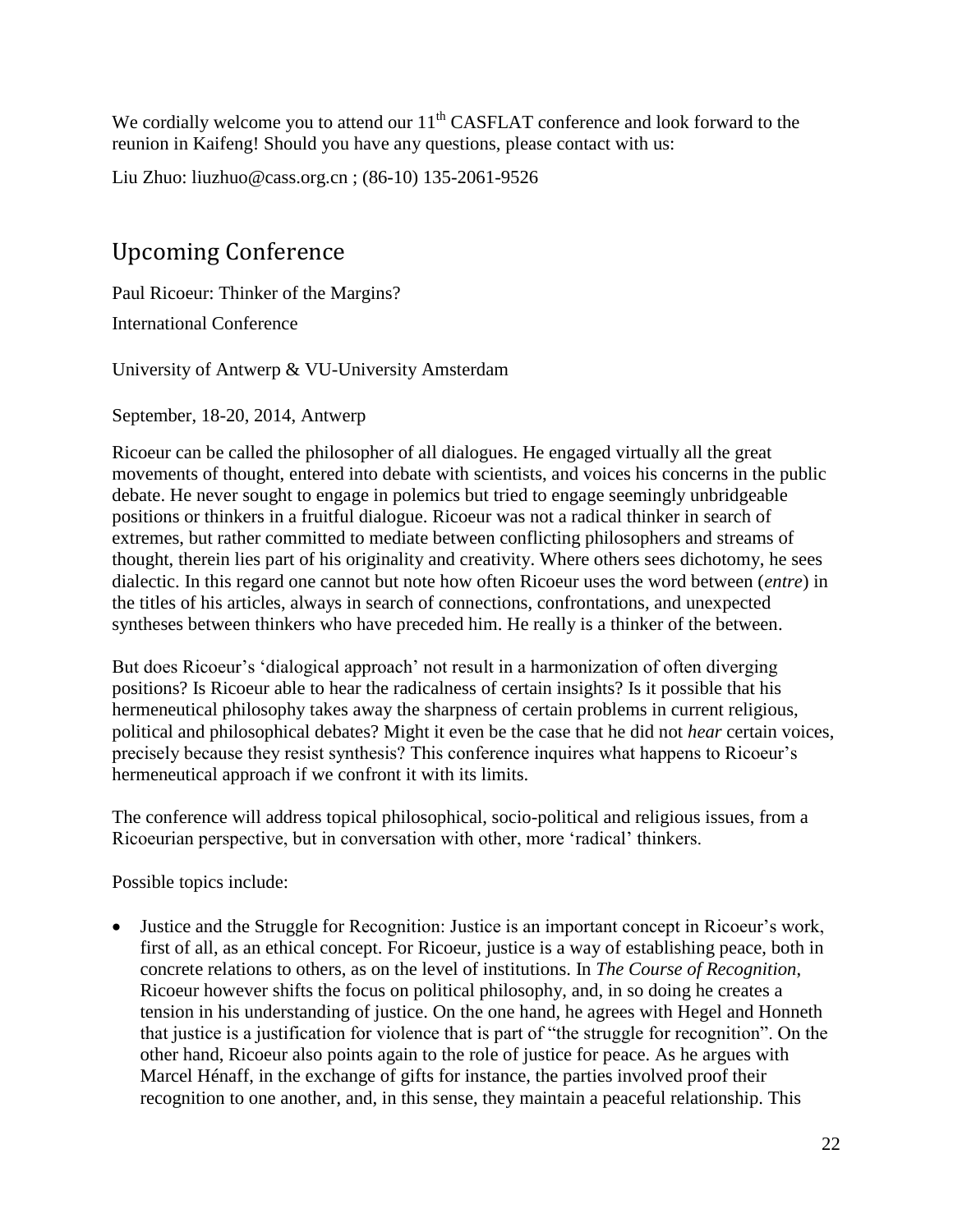session aims at investigating the tension between justice and recognition in Ricoeur's work, and especially in *The Course of Recognition*.

- Ricoeur, the Religious Other and Interreligious Dialogue: In the vast collection of his writings Ricoeur only sporadically raised the issue of interreligious dialogue. Though Ricoeur was sensitive to issues of religious diversity, interreligious violence and the encounter between religions, he did not engage into a systematic debate on these issues. However Ricoeur's hermeneutical philosophy may offer a framework enabling a thorough reflection on the challenges presented by the encounter between religions.
- Discourse, Normativity and Power : The reason that Ricoeur's thinking is not often mentioned in the context of feminist, queer and race theory is perhaps his consideration of discourse as a "laboratory of thought experiments", instead of as excluding and normative. On the other hand, his hermeneutics of suspicion, notions of critique and distanciation, and his ideas about the narrative and ethical self do seem interesting for thinking about alterity and difference. For this session, we invite papers that reflect upon Ricoeur's notion of discourse, and address the question of normativity and power.
- Literature, Identity, Politics: Literary fiction plays an important role in Ricoeur's hermeneutics of subjectivity, especially with regard to his concept of narrative identity, which enables him to synthesize different aspects of personal identity. Ricoeur is less explicit about the relation between literary fiction and politics. This relation entails, however, vital issues, like for instance the role of fiction in the constitution of a political entity, the (legitimizing, critical or anarchic) function of narratives in political discourse, the power dependency (and transformation) of the narrative imagination, the possibility of politic pluralism, etc. In this session, we intend to critically examine the contribution of Ricoeur's hermeneutics to these issues.

Editor's Note: see also: http://www.eurosa.org/esa2014/ http://www.eurosa.org/

# Call for Papers

### Trópos

Rivista di ermeneutica e critica filosofica

Directed by Gianni Vattimo and Gaetano Chiurazzi

Call for Papers:

- $\bullet$  Trópos, Year VIII (2015), n. 1
- Perspectives on Emancipation
- Hermeneutic and Aesthetic Investigations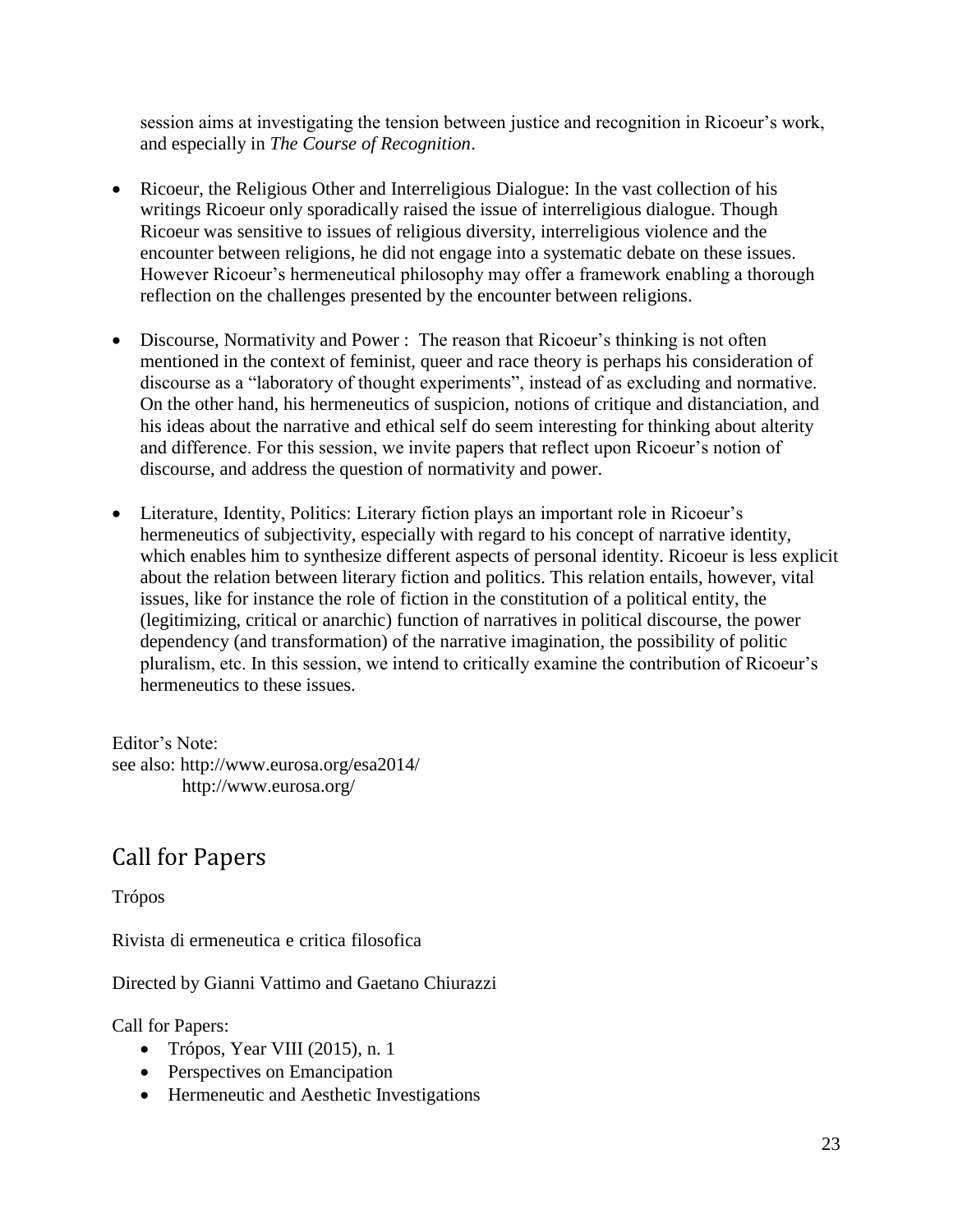Edited by Saša Hrnjez and Søren Tinning

What does "emancipation" mean today? A hermeneutical approach to this question tries above all to investigate the significance of emancipation in relation to human praxis. Yet, in order to answer this question another question arises, "emancipation from what?" Generally speaking emancipation implies an oppressive or restraining structure, a system of unjustified constraints from which we have to free ourselves. With Enlightenment emancipation emerges on the theoretical horizon first and foremost as the idea of liberation - through Reason - from the old structures of power based on dogmatic faith. But if contemporary hermeneutics, primarily with Gadamer, wants to face critically and in the last instance detach itself from the Enlightenment tradition, what then remains from its emancipatory project? Is it to be abandoned, to be reduced, or rather to be transformed and concretized according to the new conditions set by history? If emancipatory praxis contains the utopian horizon of the overcoming or the abolition of the actual state of things, as it is the case in Marxist thinking, how can hermeneutics contribute in order to better define this utopian "beyond." towards which emancipation aims? Moreover, is the infinite and not conclusive process of interpretation by definition an act of emancipation? Can we say, rephrasing the evangelic message, "Interpretation will set you free."? What would be a postmodern perspective on emancipation? All these questions taken together are trying to outline the space of emancipation in the epoch defined sometimes as "post-emancipative." An important contribution to this space is found in the arts and contemporary aesthetical reflection. From Brecht's Verfremdungseffekt to Rancière's "emancipated spectator" only to mention a few examples, we find a vast variety of studies and practices, which intend to open new perspectives of emancipation through different aesthetic experiences. Since capitalist societies today prompt the rethinking of emancipatory practices, this volume sets the task to examine the topic of emancipation through a dialogue between different hermeneutical and aesthetical inquiries, while also opening for broader philosophical discussions of the main question here: "what does it mean for us to emancipate ourselves today?"

Deadlines

Submission deadline: Oct. 31, 2014 Results of blind reviews: Jan 31, 2015 Publication date: June 2015

Submission Guidelines Papers should be submitted to one of the following: Sa.ša Hrnjez - sasa.hrnjez@unito.it Søren Tinning - sorentinning3@gmail.com Papers should be in English, French or Italian. Papers should be prepared for blind review (double) Each submission should consist of two separate documents containing the following: The full paper including: Title The full paper should not exceed 50,000 characters in total.

An abstract of no more than 200 words - also including an English title Five (5) keywords

See style sheet below for more detailed information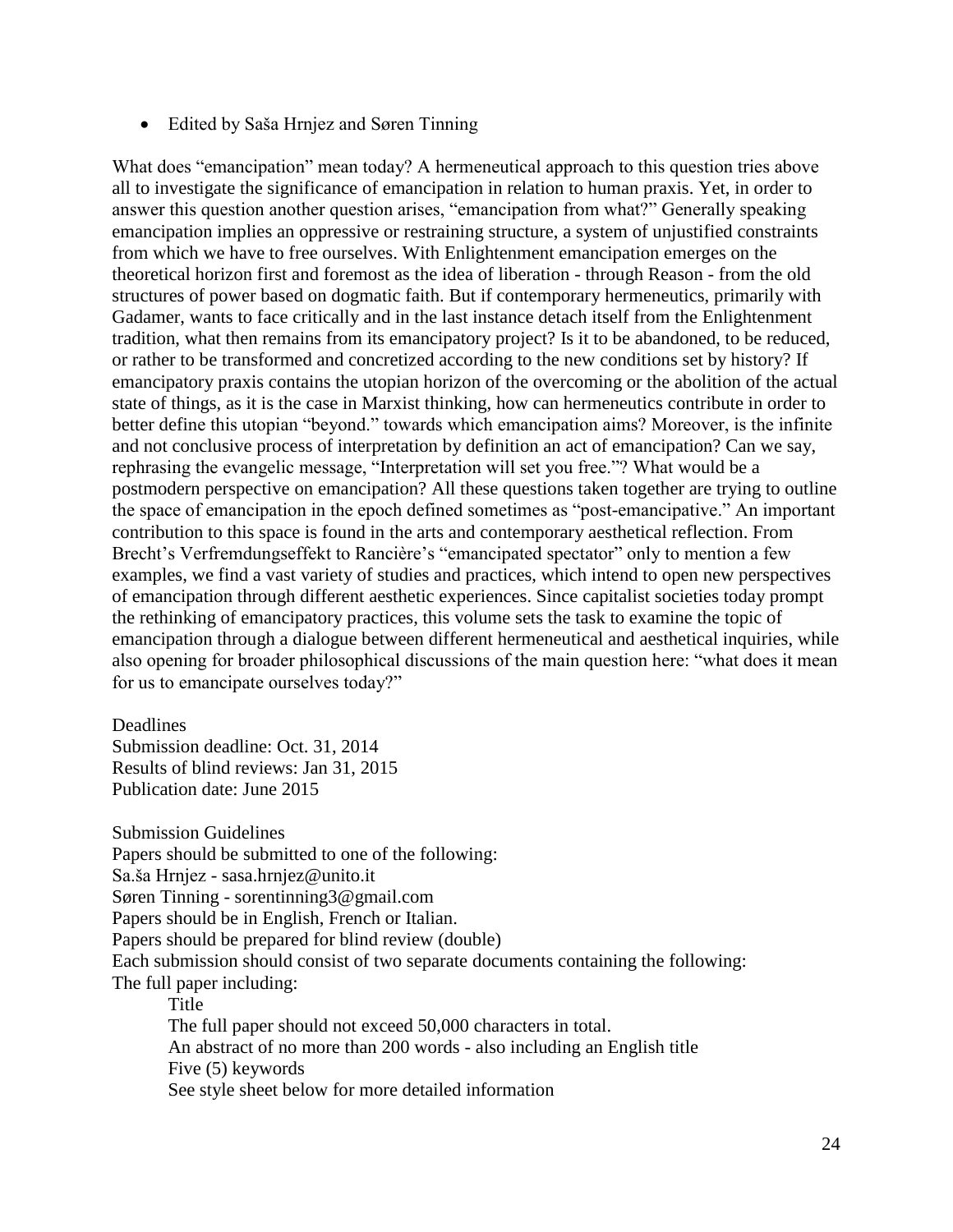A separate cover letter including the following information: The title of the paper Your name, affiliation and contact information. A biographical presentation of 50-60 words.

#### General information

Publisher Website: http://www.aracneeditrice.it/aracneweb/index.php/riviste.html?col=tropos

Journal Website: http://troposonline.wordpress.com

Journal Email Address: tropos.filosofia@unito.it

Questions are welcome and should be directed at the editors of the current issue: Sa.ša Hrnjez, sasa.hrnjez@unito.it Søren Tinning, sorentinning3@gmail.com

*Trópos* - *Journal of Hermeneutics and Philosophical Criticism* was founded in 2008 at the University of Turin (Italy). The editors are Gaetano Chiurazzi and Gianni Vattimo. The managing editor is Roberto Salizzoni.

*Trópos* publishes essays that address the most relevant contemporary debates in continental philosophy, in a permanent dialogue with other philosophical traditions. Its main fields of interest include theoretical and practical philosophy, aesthetics, linguistic and literary subjects. *Trópos* is published twice a year, by Aracne Editrice. Each issue includes a thematic section, followed by essays on various subjects.

Style Sheet: For the pre-publication preparation, please read carefully the following instructions. Essays should not exceed 50,000 characters in length and should include: your name and affiliation; an abstract of no more than 200 words with an English title; five (5) keywords of the essay; a biographical presentation of 50-60 words. The number of footnotes should be kept to a minimum and appear at the end of each page. Reference marks come after punctuation. The bibliographical references should directly appear in the text. Punctuation comes before quotation marks and apices. The reference to a book or an article should appear in brackets: (Derrida 1967: 103) At the end of the article, an alphabetically-ordered list of the references should appear. For further information, please refer to The Chicago Manual of Style , 15th ed. (2003).

### Call for Papers

*Rivista di Estetica*

December 2015: The Contemporary visual arts, music and architecture. Advisory Editor: Giuseppe di Giacomo mail to: giuseppe.digiacomo@uniroma1.it and rivista.estetica@gmail.com Deadline for submission: December 31, 2014.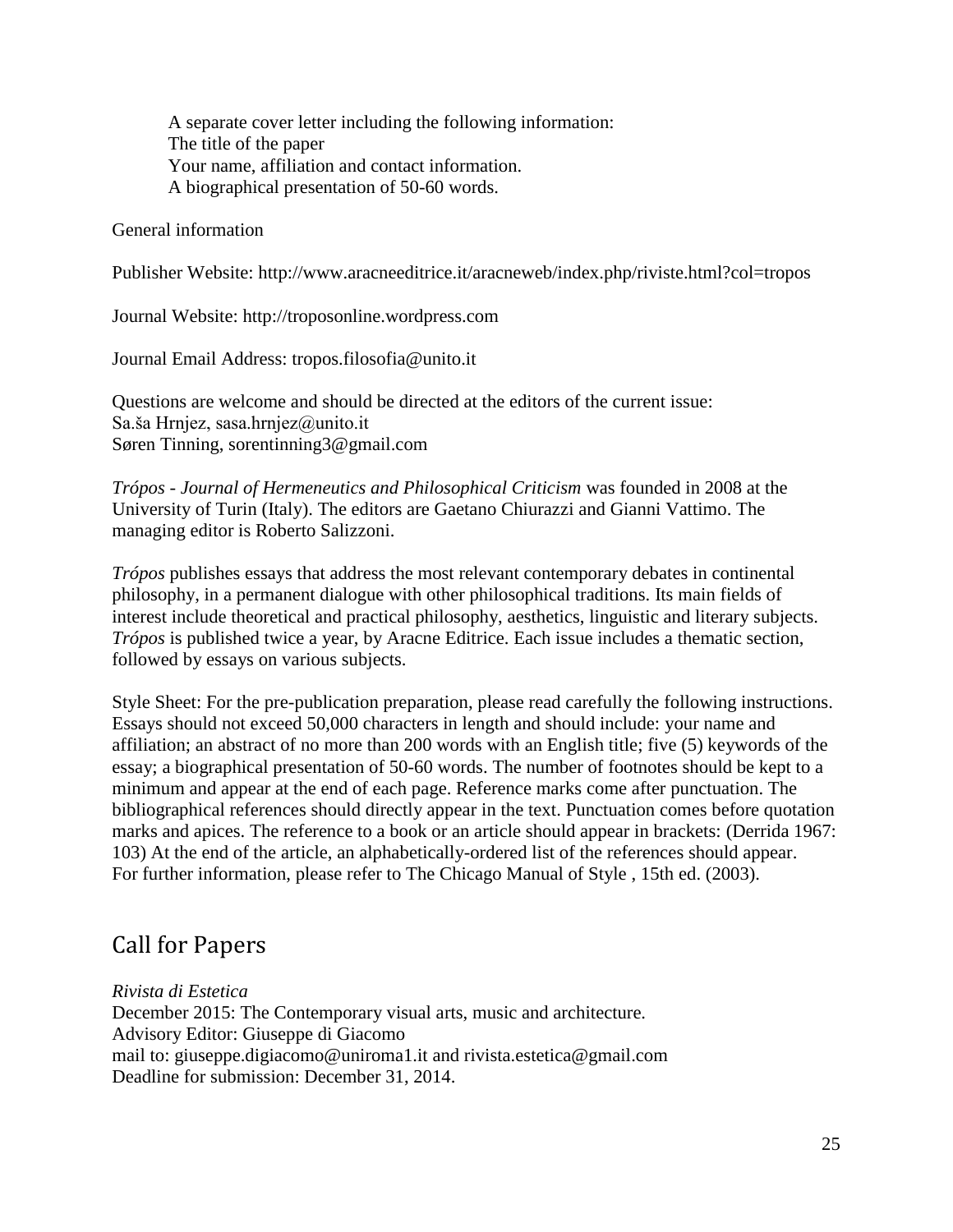#### **Description**

The last thirty years, starting from the 1980's, doubtlessly represent a rupture at all levels of cultural production in the western world: it is a real "break" which, against the background of the deep political and social transformations that have taken place, concerns not only philosophical, or aesthetico-philosophical, reflection, but also the artistic sphere considered in the multiplicity of its expressions: literary, visual, musical, theatrical, architectural. What we have witnessed is a fall, perhaps an irreversible fall, of all the paradigms which, in different ways, underlay the various forms of western culture at least until the end of the 1970's. One could even go as far as to a affirm that the distinctive characteristic of our age, whose main trends have started to become fully visible in the 1980's, is precisely a total absence of paradigms. As regards the arts, particularly the visual arts, this absence of paradigms has given rise to the simultaneous presence, and conflict, of profoundly heterogeneous modes and styles of expression such as abstract art, informal art or figurative art. The latter, in particular, has made a massive comeback, as the exemplary cases of Jeff Koons, Damien Hirst and Maurizio Cattelan demonstrate. In the same way, as concerns music, there has been a return to tonality, for instance in the works of the "neoromantics". As for architecture, materials such as steel and glass tend to be more and more employed, in the postmodern horizon, replacing reinforced concrete. In the light of these premises, the objective of the present issue of Rivista di Estetica is to focus on, and arrive at a new understanding of, the themes and questions – of great cultural and political interest – connected with the phenomena referred to above, with an emphasis on the visual arts, music and architecture.

## Call for Papers

Rivista di Estetica June 2015: Biodiversity Advisory Editor: Elena Casetta mail to: elenattesac@gmail.com and rivista.estetica@gmail.com Deadline for submission: September 30, 2014.

#### **Description**

The variety of the forms of life has been a subject of philosophical reflection since Plato, who in the Statesman celebrated the diversity of the natural world as a mean to shed some light on the relationship between humans and other animals. The term "biodiversity", however, was coined only in 1986, proving immediately a huge success: conserving biodiversity (along with its measurement, assessment, and improvement) has become central to the interests of scientists, governments, NGO, media, and general public alike. Even in our daily lives, if we try to behave in an environmentally responsible manner, we do so, after all, because we believe that biodiversity is a value on which the quality and the very possibility of life of our species may depend.

"Biodiversity", in other words, seems to be something more than just a contraction of "biological diversity": if biological diversity is the target of awe and wonder, primarily aesthetic, biodiversity becomes instead something to be protected, loaded with scientific, ethical, and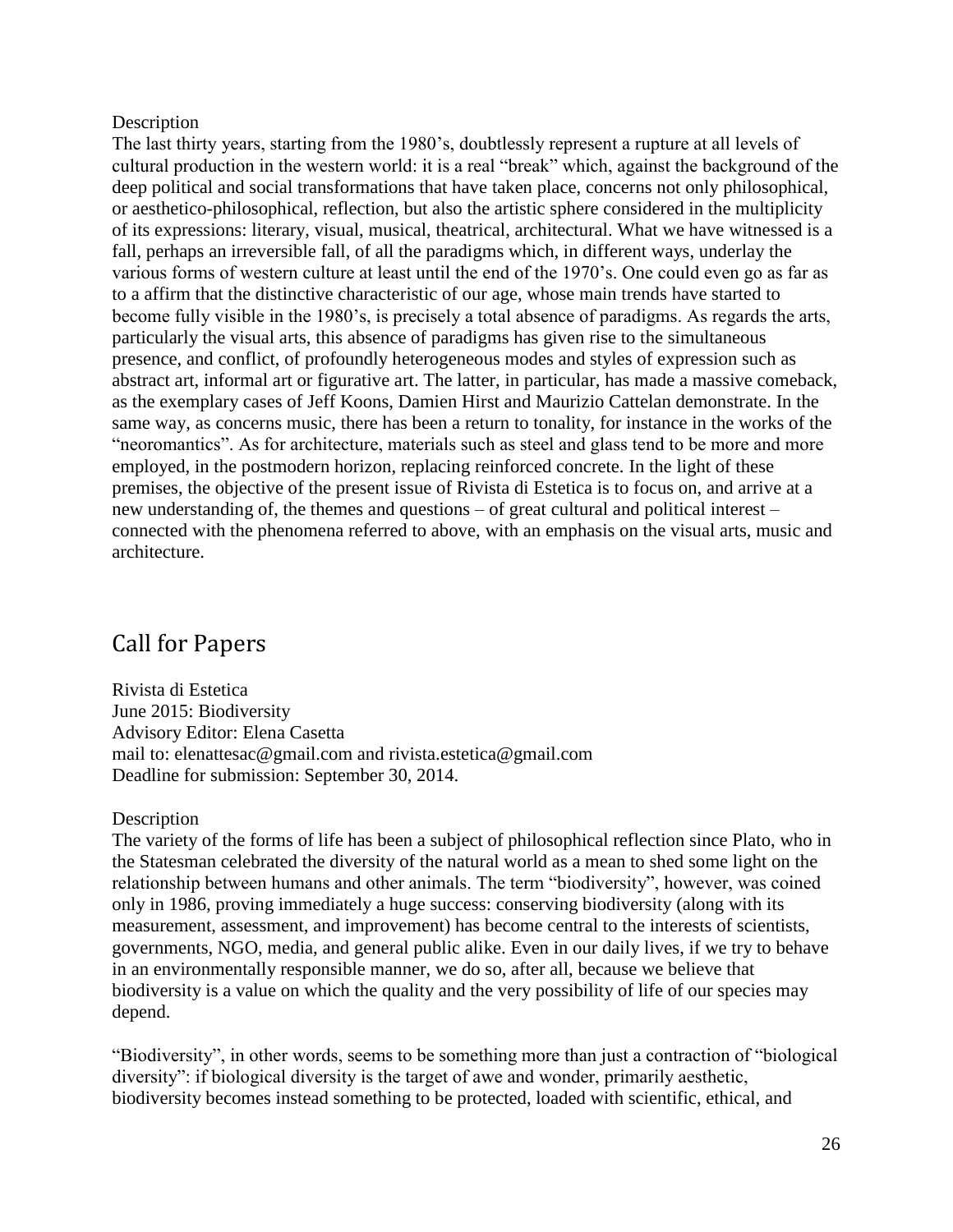political meanings. But what is it meant, exactly, by "biodiversity"? How are we to measure it, given the incredible complexity of the living world? What are, if any, the units of biodiversity? Is biodiversity a value in itself? Are charismatic taxa, such as the Giant Panda, more valuable than smallpox virus? Is biodiversity just an ideological construct? This issue of the Rivista di estetica aims to address such and similar questions, exploring what might be called "the philosophy of biodiversity", a reflection at the intersection of the philosophy of science, epistemology, aesthetics, ethics, and politics.

# Upcoming Conference

### Call for Papers

Art *in & of* the Streets

Philosophy Conference

Date: March  $5^{\text{th}}$  -  $7^{\text{th}}$ , 2015

Location: New York City

Hosts: The Pratt Institute & New York University

Organizers:

- Christy Mag Uidhir (Houston)
- Nicholas Riggle (NYU)
- Gregg M. Horowitz (Pratt)

Possible topics include but are not limited to the following:

- What is street art, and who is its proper audience?
- How do the various forms of street art (graffiti, urban vinyl, poster art, street performance and installation) relate to their Fine-Art kin (painting, calligraphy, sculpture, fine-art prints, concert/theatre performance, performance/conceptual art)?
- How does street art relate to other "post-museum" and "post-studio" art forms?
- Is street art *essentially* site-specific? What are the implications for the restoration or conservation of works of street art?
- Is there such a thing as a street art "aesthetic"? What constitutes *authenticity* in street art?
- Does *legality/criminality* (e.g., vandalism, trespassing, copyright, etc.) play an aesthetic or art-making role for works of street art?
- Do municipalities incur obligations (aesthetic or otherwise) to preserve works of street art?
- How do matters of race, gender, sexual orientation, etc. figure differently within the world of street art as compared to the traditional artworld?
- What exactly is "the street" as employed in thought and talk about street art?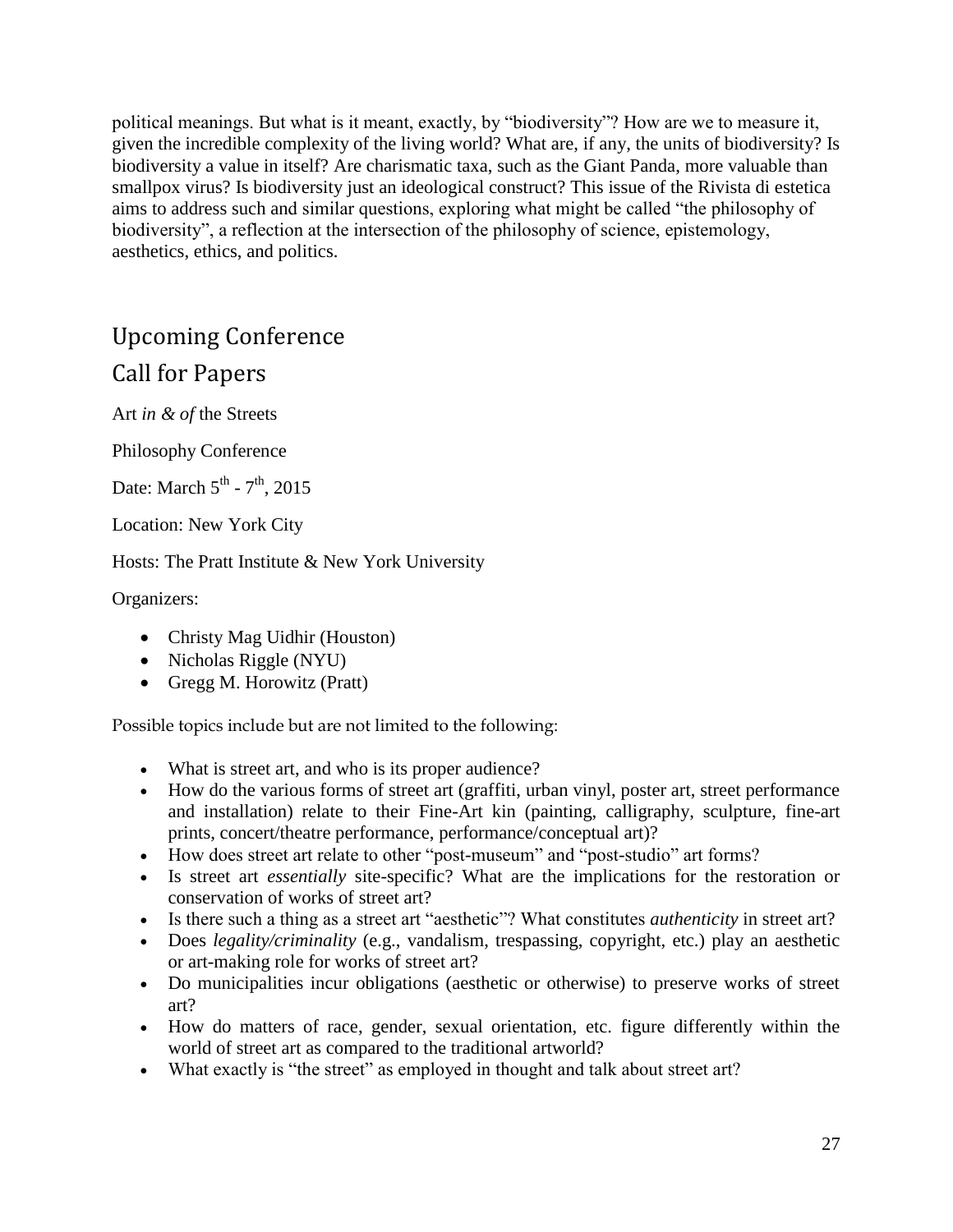Papers should be roughly 3000 words and formatted for blind review. The deadline for all submissions is September 1<sup>st</sup>, 2014. Notifications of acceptance or rejection will be sent by Nov. 1st, 2014. Papers submitted by graduate students will be considered for a travel award—all graduate student submissions should be clearly marked as such. Papers, and any questions, should be sent to Christy Mag Uidhir (*cmaguidhir@gmail.com*).

This conference is funded through generous gifts from: *The American Society for Aesthetics* and *The Pratt Institute*.

# Upcoming Conference

Second International Conference on Music and Consciousness Faculty of Music, University of Oxford, UK, 14th-17th April 2015

Organized jointly by the Faculty of Music, University of Oxford, and the University of Newcastle's International Centre for Music Studies.

There have been rapid multidisciplinary advances in scholarly understanding of musical experience over the last fifteen years or so. It is increasingly accepted that musical experiences are multi-faceted, fluctuating, and dynamic; complex composites of cognitive, perceptual, embodied and affective components. One response to the acknowledged phenomenological complexity of musical engagement has been a growing interest in the relationship between music and consciousness.

Following on from the success of the first International Conference on Music and Consciousness (Sheffield, 2006), and the edited volume *Music and Consciousness* to which this led, this second conference is again intended as a forum for the exchange of perspectives from a broad range of disciplines, including but not restricted to: neuroscience, psychology, phenomenology, philosophy, sociology, musicology, performance studies, ethnomusicology, music therapy, evolutionary psychology, cognitive archaeology, and cultural history.

The conference will consist entirely of plenary sessions, enabling wide-ranging participation, with significant time set aside for discussion. It will include keynote presentations, papers and short communications.

### Call for Papers

The conference committee welcomes submissions addressing a broad range of themes, including but not limited to the following:

- **Music and Unconsciousness**
- Neural substrates of musical consciousness
- Consciousness and musical performance
- Music and trance, flow, absorption, dissociation, and altered states of consciousness (ASC).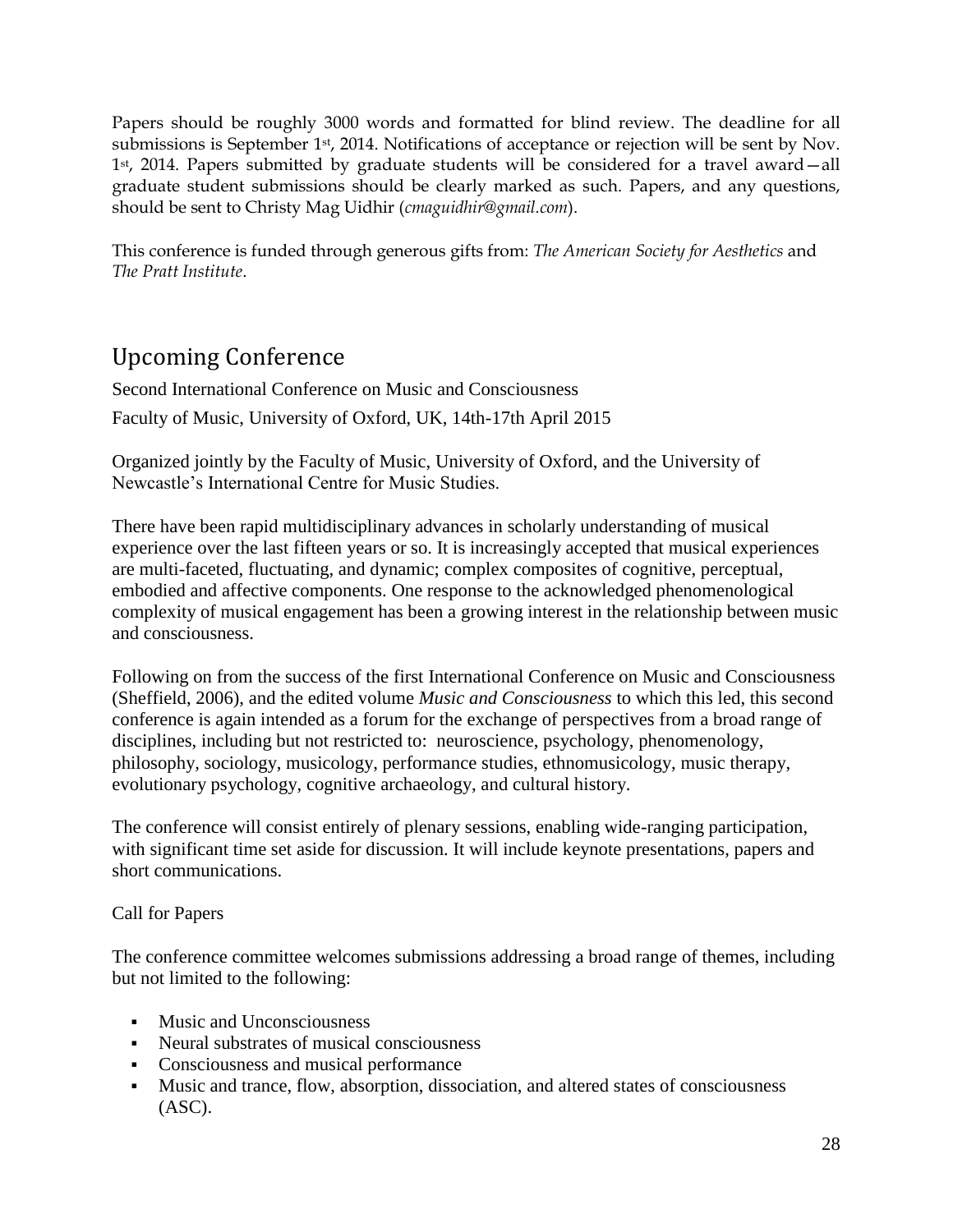- Theorizing musical consciousness across disciplines, across cultures, across history
- Consciousness and musical creativity
- Modes of musical consciousness, modes of musical subjectivity
- Music and consciousness: beyond empiricism
- **Music and collective consciousness**

Proposals of 300 words are invited for papers of 30 minutes (20 minutes plus 10 minutes discussion); and of 200 words for short communications (10 minutes plus 10 minutes discussion). Proposals must be sent as a Word attachment to

musconsubmission@music.ox.ac.uk, should clearly indicate whether they are for a paper or short communication, and must include the following: title, author(s), affiliation(s), email address for contact.

The deadline for proposals is 31st July 2014.

Decisions on proposals will be communicated in early September.

Proposals will be accepted on the basis of their relevance to the conference themes, significance, originality and rigor.

Proposals will be accepted on the basis of their relevance to the conference themes, significance, originality and rigor.

MusCon 2 Conference Committee

David Clarke (Newcastle) Eric Clarke (Oxford) Ruth Herbert (Oxford)

[www.music.ox.ac.uk/muscon2](http://www.music.ox.ac.uk/muscon2)

## Upcoming Conference

Truth, Image, Normativity

October 22 - 24, 2014, University of Cagliari, Italy

The conference 'Truth, Image, Normativity' focuses on the philosophy of image, both as cognitive image (mnemonic representations, images in metaphors and figurative languages), and as graphic image (graphic representations, drawings). Reflection on figurative languages and visual nonlinguistic communication leads us to reformulate in new ways the great questions about traditional notions like truth, objectivity, normativity, consensus and persuasion that have been central in different disciplinary contexts (epistemology of natural sciences, epistemology of social sciences, philosophy of law, and aesthetics). In particular, the main topics (both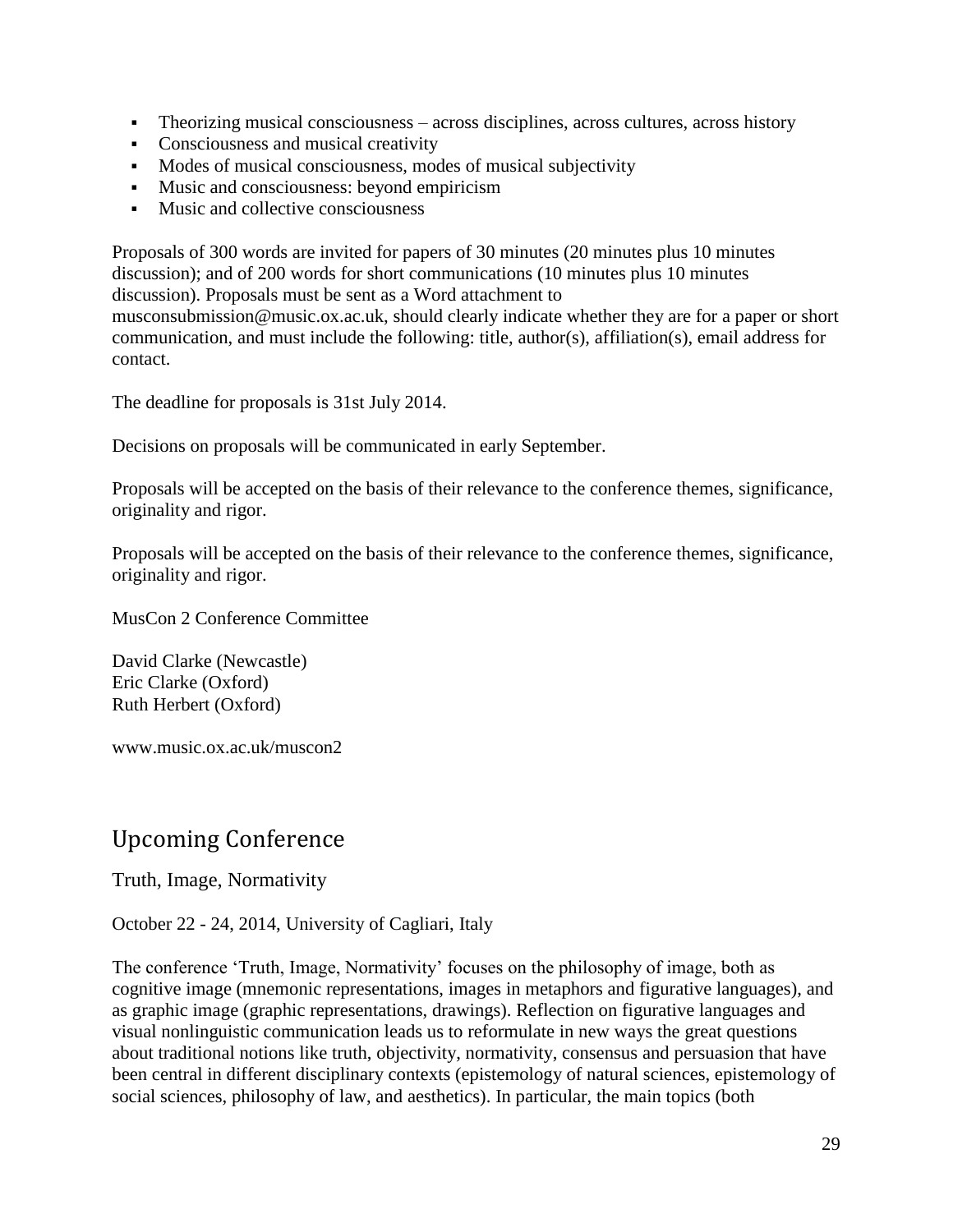epistemological and ontological) that will be the focus of the conference can be divided into two fundamental areas of interest. The first area focuses on the relation between image and truth, and especially on the role of images (both cognitive and graphic) in history and natural sciences. The second area deals with the relation between image and normativity, especially granting privileged status to the analysis of normative images and to the normative force of images.

#### Organizers:

Pier Luigi Lecis, Giuseppe Lorini, Vinicio Busacchi, Pietro Salis, Olimpia Loddo

#### Confirmed Keynote Speakers:

Remo Bodei (UCLA), Silvana Borutti (University of Pavia), Christian Delacroix (EHSS), Massimo Dell'Utri (University of Sassari), Francois Dosse (University of Paris, Sorbonne), Patrick Maynard (University of Western Ontario), Stefano Moroni (Politecnico di Milano), Kevin Mulligan (University of Geneve), Kristóf Nyíri (Budapest University of Technology and Economics), Barry Smith (State University of New York at Buffalo), Paolo Spinicci (University of Milan), Alberto Voltolini (University of Turin), Wojciech Żełaniec (University of Gdańsk).

http://www.unica.it/pub/english/index.jsp?is=23

### Announcement

British Society for Aesthetics, Connections Conference: Aesthetics in Mathematics

University of East Anglia, Norwich, 5-7 December 2014

It is a common thought that mathematics can be not only true but also beautiful, and some of the greatest mathematicians have attached central importance to the aesthetic merit of their work. Many have derived aesthetic pleasure from mathematical research, pointing out the incomparable beauty and elegance of particular theorems, proofs and theories. As the French mathematician and theoretical physicist Henri Poincaré put it, mathematical beauty is a "real aesthetic feeling that all true mathematicians recognise". Others have gone further, recognising mathematical beauty not only as a well-known phenomenon, but as one of the key motivations behind the formulation of mathematical proofs and as a criterion for choosing one mathematical theorem over another. Thus, Hermann Weyl famously declared: "My work always tried to unite the true with the beautiful, but when I had to choose one or the other, I usually chose the beautiful".

This conference seeks to address questions that arise out of this tendency, prevalent among mathematicians, to call theories, proofs and definitions 'beautiful' or 'ugly' and to judge them on the basis of aesthetic standards.

Keynote Speakers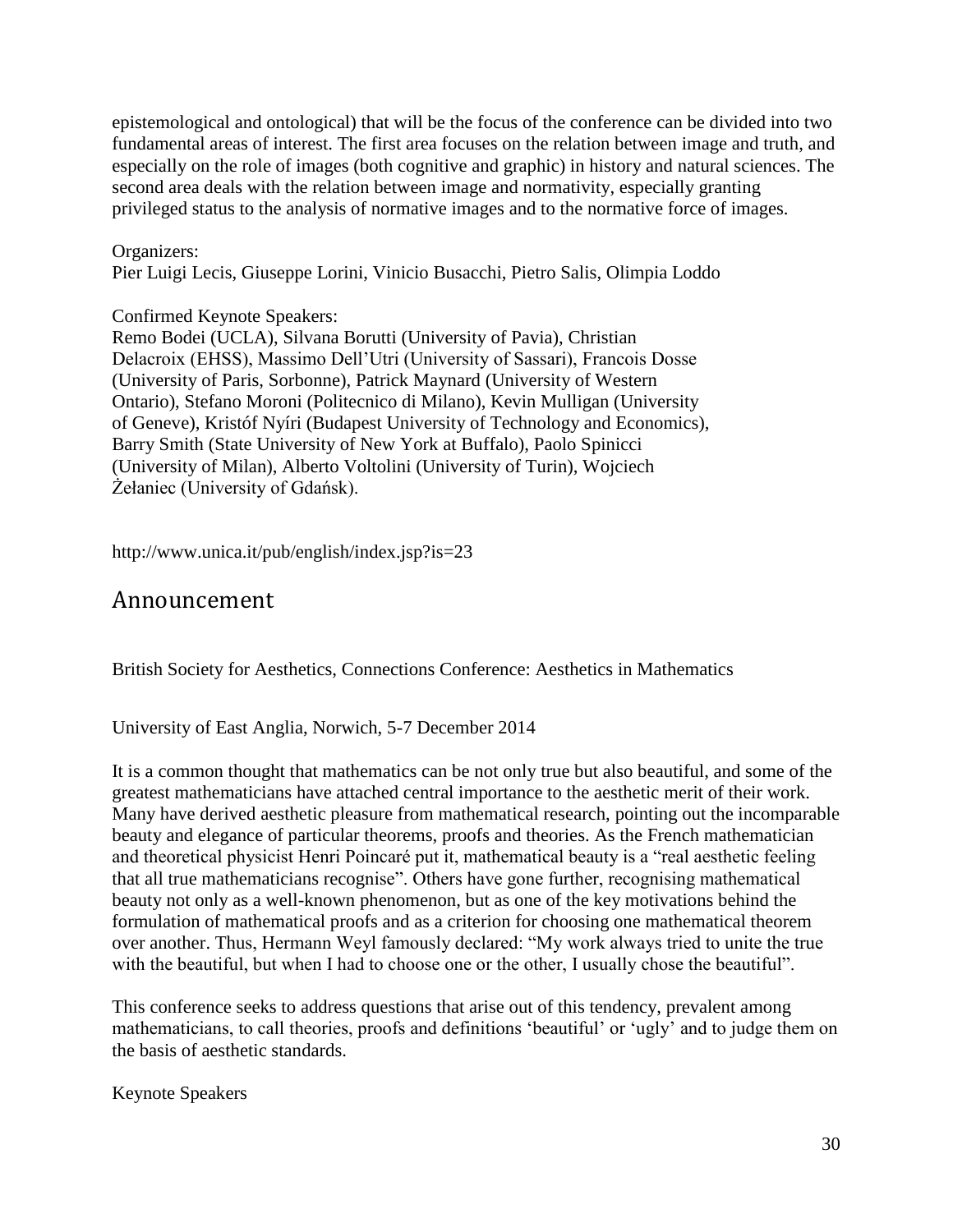[John Bell](http://publish.uwo.ca/~jbell/) (Western Ontario) [Catarina Dutilh-Novaes](https://sites.google.com/site/catarinadutilhnovaes/) (Groningen) [Thomas Forster](https://www.dpmms.cam.ac.uk/~tf/) (Cambridge) [Kenneth Manders](http://www.philosophy.pitt.edu/person/kenneth-manders) (Pittsburgh) [James McAllister](http://www.hum.leiden.edu/philosophy/academic-staff/mcallister.html) (Leiden) [Elizabeth Schellekens](https://www.dur.ac.uk/philosophy/staff/?id=4295) (Durham) [Irina Starikova](https://bristol.academia.edu/IrinaStarikova) (Bristol/Sao Paulo) [Cain Todd](http://www.lancaster.ac.uk/fass/ppr/profiles/cain-todd) (Lancaster)

This event is organized by [Angela Breitenbach](http://www.phil.cam.ac.uk/people/teaching-research-pages/breitenbach/breitenbach-page) (Cambridge), [Davide Rizza](https://eastanglia.academia.edu/DavideRizza) (UEA) and [Fiona](https://eastanglia.academia.edu/FionaMilway)  [Milway.](https://eastanglia.academia.edu/FionaMilway) It is supported by a BSA Connections Grant.

## Upcoming Conference

53<sup>rd</sup> Meeting of the Society for Phenomenology and Existential Philosophy

Thursday, October 23-Saturday October 25, 2014

The InterContinental Hotel New Orleans, LA

Host Institutions: Loyola University New Orleans with Tulane University

## Announcement

During the 19th International Congress of Aesthetics in Krakow (July 2013) the IAA Yearbooks No.15 and No.17 have been presented. It's my pleasure to announce that both books are now available on the website of the IAA as Open Access editions. Please visit the website of the IAA [http://www.iaaesthetics.org/publications/yearbooks.](http://www.iaaesthetics.org/publications/yearbooks)

### Announcement

### Call for Papers

*[Contemporary Aesthetics](http://www.iaaesthetics.org/www.contempaesthetics.org)* is an international, interdisciplinary, online journal of contemporary theory, research, and application in aesthetics. *Contemporary Aesthetics* (*CA*) is peer- and blindreviewed online journal of contemporary theory, research, and application in aesthetics. *Contemporary Aesthetics* invites submissions of articles that bear directly on contemporary aesthetic theory and concerns, as well as current reassessments of traditional issues. Articles that are primarily historical or that focus on particular art works or individual artists are not appropriate to the mission of this journal. The discussion should be accessible to an audience across disciplines and promote conversation across fields and practices. We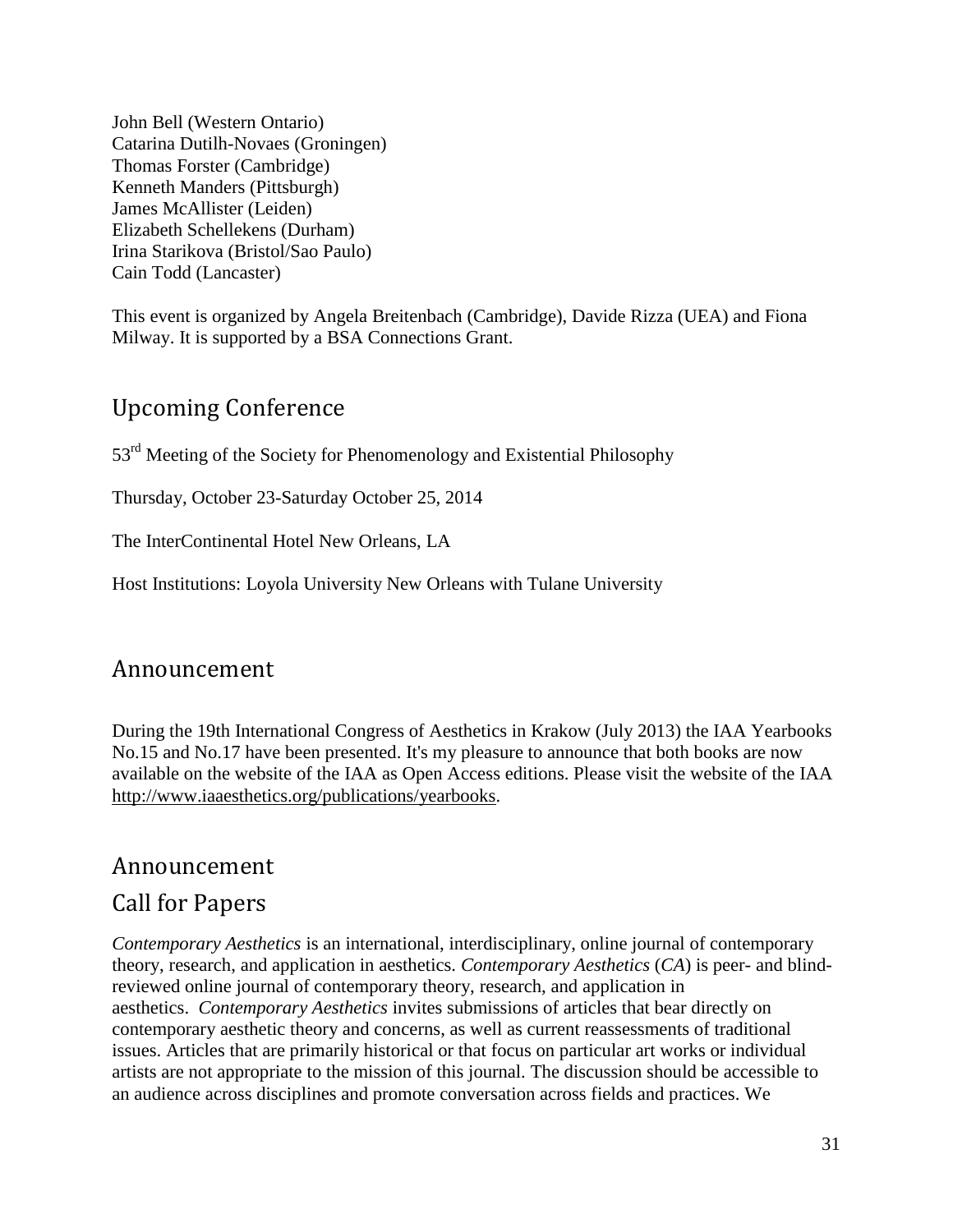welcome the use of visual images, auditory, or video clips to illustrate the text. The length of articles is normally no greater than 5,000 words but should not exceed 7,000 words, including an abstract and notes. Please go to<http://www.contempaesthetics.org/pages/guidelines.html> for more information about requirements, formatting, and guidelines for submission.

Contact: Arnold Berleant, Editor [editor@contempaesthetics.org](mailto:editor@contempaesthetics.org)

## Recent Conference

The 6th Biennial Philosophy and Literature Conference at Purdue University Conference Title: "Laughing at the Limit: Humor and Philosophical Practice" Conference Dates: Friday March 28th-Saturday March 29th, 2014

Lately humor has been enjoying a moment of philosophical interest. The Lighthearted Philosophers' Society was founded in 2006, for example, and philosophers from Simon Critchley and Bernard Freydberg to John Morreall and Daniel Dennett have all published books on humor or comedy since the turn of the century. It would not be an overstatement, furthermore, to call this interest unprecedented. While philosophers throughout the western tradition have addressed humor in various manners before, these treatments were most often marginal or asides in the course of other pursuits. Recent discussion has agreed, broadly, that humor trades on incongruities and points, in some sense, to limits. It has also agreed that humor is fully worthy of philosophical investigation and integral to a range of philosophical topics. Ray Monk tells us that Wittgenstein, recognizing humor's richness, once said, "A serious and good philosophical work could be written consisting entirely of jokes."

In the spirit of this appreciation for humor's centrality to philosophy, the Purdue Philosophy and Literature program proposes a conference to investigate humor's relation to philosophy. If philosophy is understood as a way of life, how might humor help articulate a philosophical ethos? What role might humor have in the development of practices of the self? Or consider Gilles Deleuze' claim that humor is transgressive by nature. How can such transgressiveness reveal the limits of current practices, be they philosophical, literary, social, or political? How can humor so understood point to new methods and new practices?

Tentative keynote speakers include Victor Raskin-Purdue University, Daniel R. Kelly-Purdue University, and Bernard Freydberg-Slippery Rock University

# Recent Conference

European Society for Aesthetics Conference 2014 University of Amsterdam, Netherlands, May 29-31, 2014 The conference is co-organized by the ESA and the Department of Philosophy, University of Amsterdam.

Keynote speakers: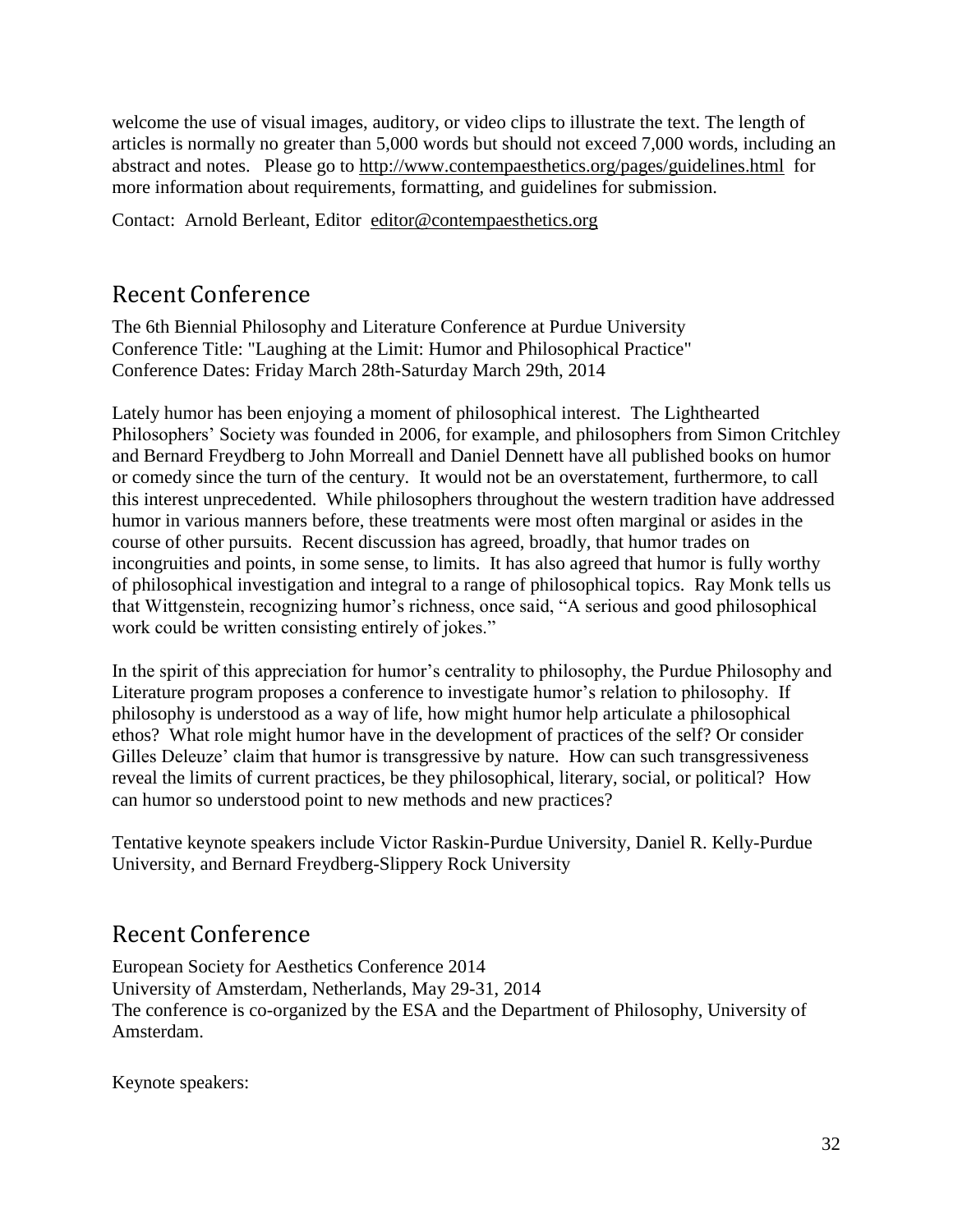- Maarten Doorman (University of Amsterdam)
- Berys Gaut (University of St Andrews)
- Martin Seel (Goethe University of Frankfurt am Main)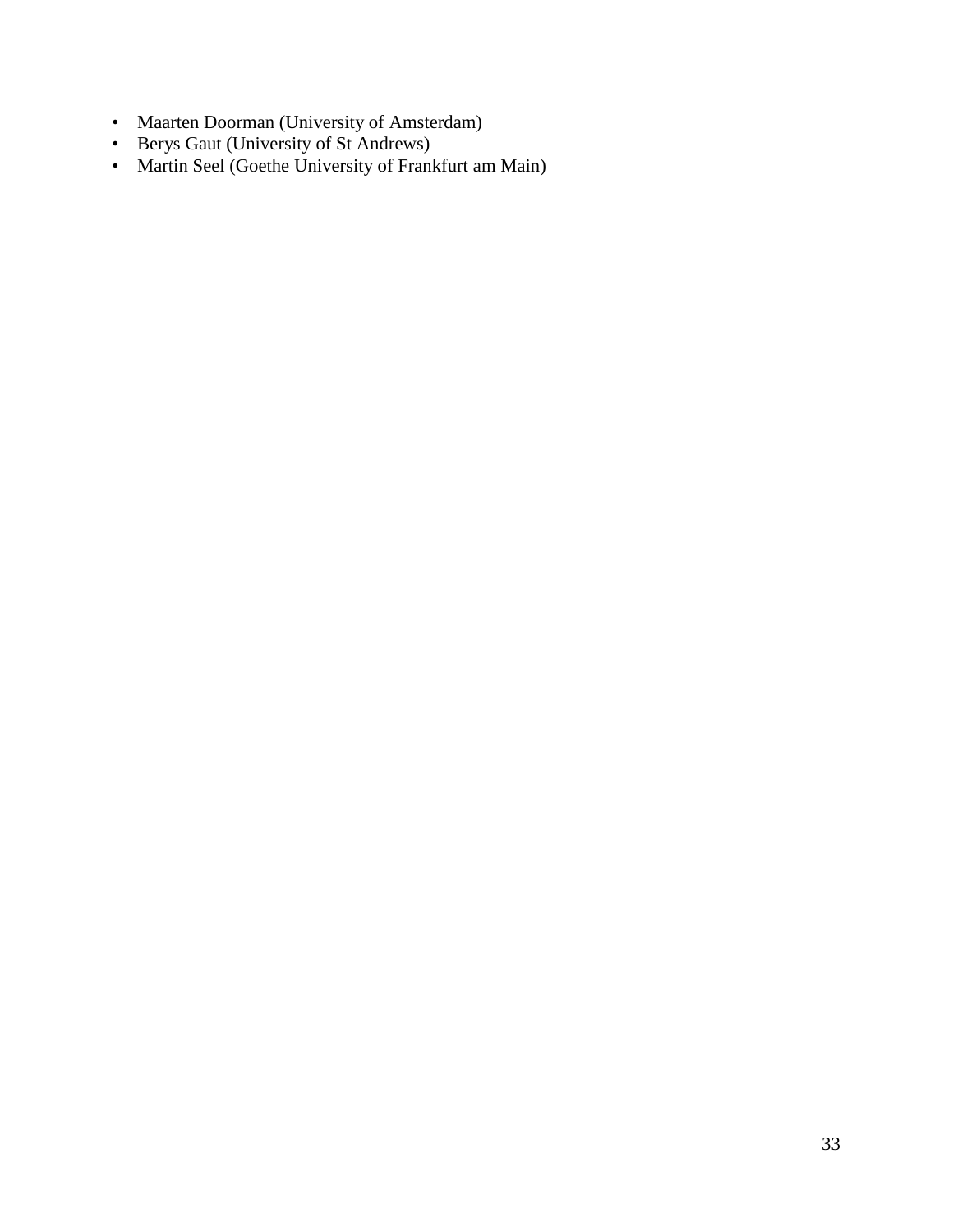# INTERNATIONAL ASSOCIATION FOR AESTHETICS L'ASSOCIATION INTERNATIONALE D'ESTHÉTIQUE

### **Honorary Life Members:**

Arnold Berleant (USA) Joseph Margolis (USA) Tonomobu Imamichi\* (Japan) Stefan Morawski\* (Poland) Mikel Dufrenne\* (France) \*Deceased

### **Officers and Delegates**

### **Executive Committee Officers (2013-2016)**

President: Gao Jianping (Chinese Academy of Social Sciences, Beijing, People's Republic China)

First Vice-President: Jale Erzen (Middle East Technical University, Ankara, Turkey)

Second Vice-President: Stephen Davies (The University of Auckland, New Zealand)

Secretary-General: Tyrus Miller (University of California at Santa Cruz, USA)

Assistant Secretary General: Hiroshi Yoshioka (University of Kyoto, Japan)

#### **Delegates-at-Large**

Mary Wiseman (USA) Wang Keping (China) Min Joosik (Korea) Lydia Warlhira Muthuma (Kenya) Zoltan Somhegyi (Hungary/Turkey)

### **Past Presidents**

Curtis L. Carter 2010-2013 Jos de Mul 2007-2010 Heinz Paezold 2004-2007 Kemichi Sasaki 2001-2004 Ales Erjavec 1998-2001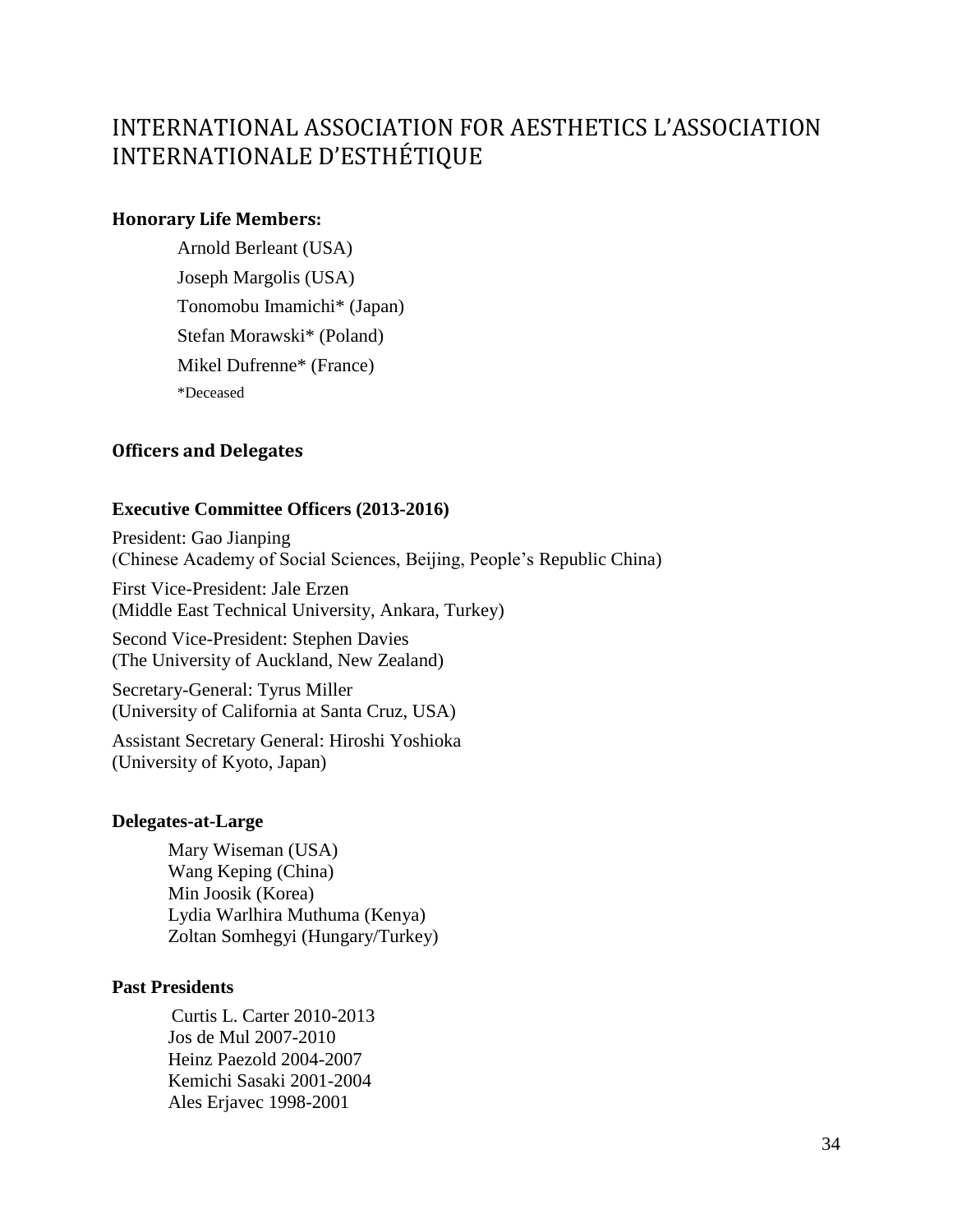Arnold Berleant 1995-1998 Goran Hermeren 1988-1992 Harold Osborne 1984-1988

#### **Publications**

Jos de Mul (The Netherlands): Webmaster, Guardian Online Yearbook Alan Shear (USA): Newsletter Editor Web site: [www.iaaesthetics.org](http://www.iaaesthetics.org/)

### Delegates

American Society for Aesthetics: Eva Dadlev Asociacion Argentina de Estetica: Rosa Maria Ravera Australian and New Zealand Association for Literature and Art and Aesthetics: Eugenio Benitez Brazilian Society for Aesthetics: Rodrigo Duarte Canadian Society for Aesthetics / Société Canadienne d'Esthétique: Adrienne Dengerink Chaplin Chilean Society for Aesthetics: Margarita Schultz Chinese Society for Aesthetics: Peng Feng Croatian Society for Aesthetics: Nadežda Cacinovic-Puhovski Deutsche Gesellschaft für Ästhetik: Karlheinz Lüdeking Dutch Aesthetics Federation: Renée van de Vall European Society for Aesthetics: Zsolt Batori Finnish Society for Aesthetics: Risto Pitkänen Société Française d'Esthétique: Carol Talon Hugnon Société Hellénique d'Esthétique: Theresa Pentzopoulou-Valalas Israeli Society for Aesthetics: Ruth Lorand Associazione Italiana per gli Studi di Estetica: Raffaele Milani Japanese Society for Aesthetics: Motoaki Shinohara Korean Society for Aesthetics: Yoon-soo Paik 2008-2010, Chong-hwan Oh 2011-2013. Latvian Association for Aesthetics: Mara Rubene Lithuanian Society for Aesthetics: Vaidas Matonis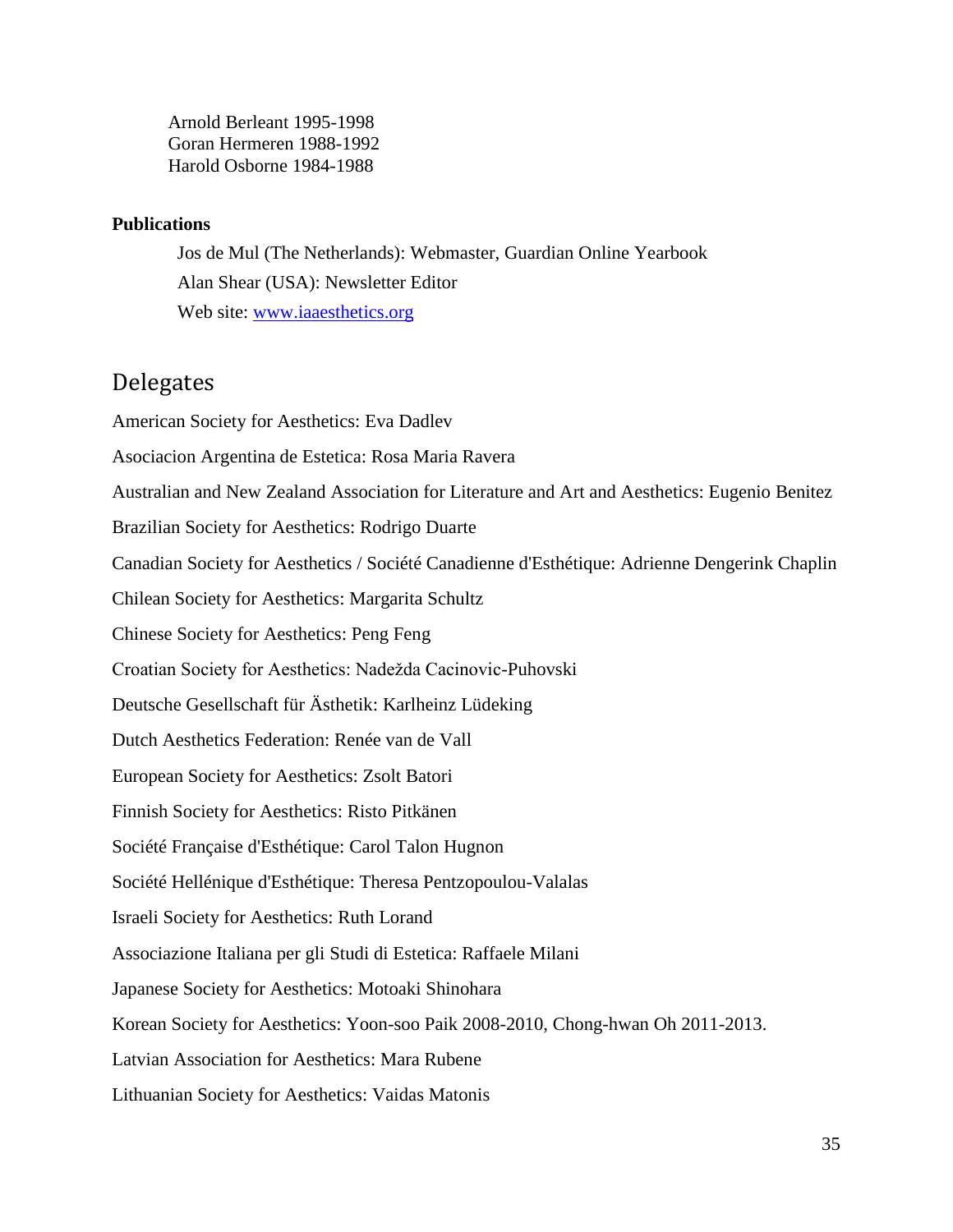Mexican Society of Aesthetics: Katya Mandoki Nordic Society for Aesthetics:Lars Olof Åhlberg Polish Society of Aesthetics: Krystyna Wilkoszewska Council of Aesthetics, Russian Academy of Sciences: Konstantin Dolgov Serbian Society for Aesthetics of Architecture and Visual Arts: Misko Suvakovic Slovenian Society for Aesthetics: Aleš Erjavec L'Association Tunisienne d'Esthétique et de Poïétique: Rachida Triki Sanart Association of Aesthetics and Visual Culture, Turkey: Jale Erzen

### Member Societies

American Society for Aesthetics. Argentinean Society For Aesthetics / Asociación Argentina de Esthética Australian and New Zealand Association for Literature and Aesthetics Brazilian Society For Aesthetics / Associação Brasileira De Estética Baltic Association for Aesthetics Canadian Society for Aesthetics / Société Canedienne dEsthetique Chilean Asociation for Aesthetics / Asociacción Chilena de Estética Chinese Society for Aesthetics / Zhonghua Quanguo Meixue Xuehui Croatian Society for Aesthetics Deutsche Gesellschaft für Ästhetik Dutch Aesthetic Federation European Society of Aesthetics French Society of Aesthetics/ Société Française d'Esthétique Finnish Society for Aesthetics / Suomen Estetiikan Seura Ha'aguda Hayisraelit Le'aesthetica Hellenic Society for Aesthetics / Ελληνική Εταιρεία Αισθητικής Italian Association of Aesthetics / Associazione Italiana per gli Studi di Estetica Japanese Society for Aesthetics (Bigaku-Kai Korean Society of Aesthetics / 한국미학회 Latvian Association for Aesthetics Lithuanian Society for Aesthetics / Lietuvos estetiku draugija Mexican Society of Aesthetics / Asociación Mexicana de Estudios en Estética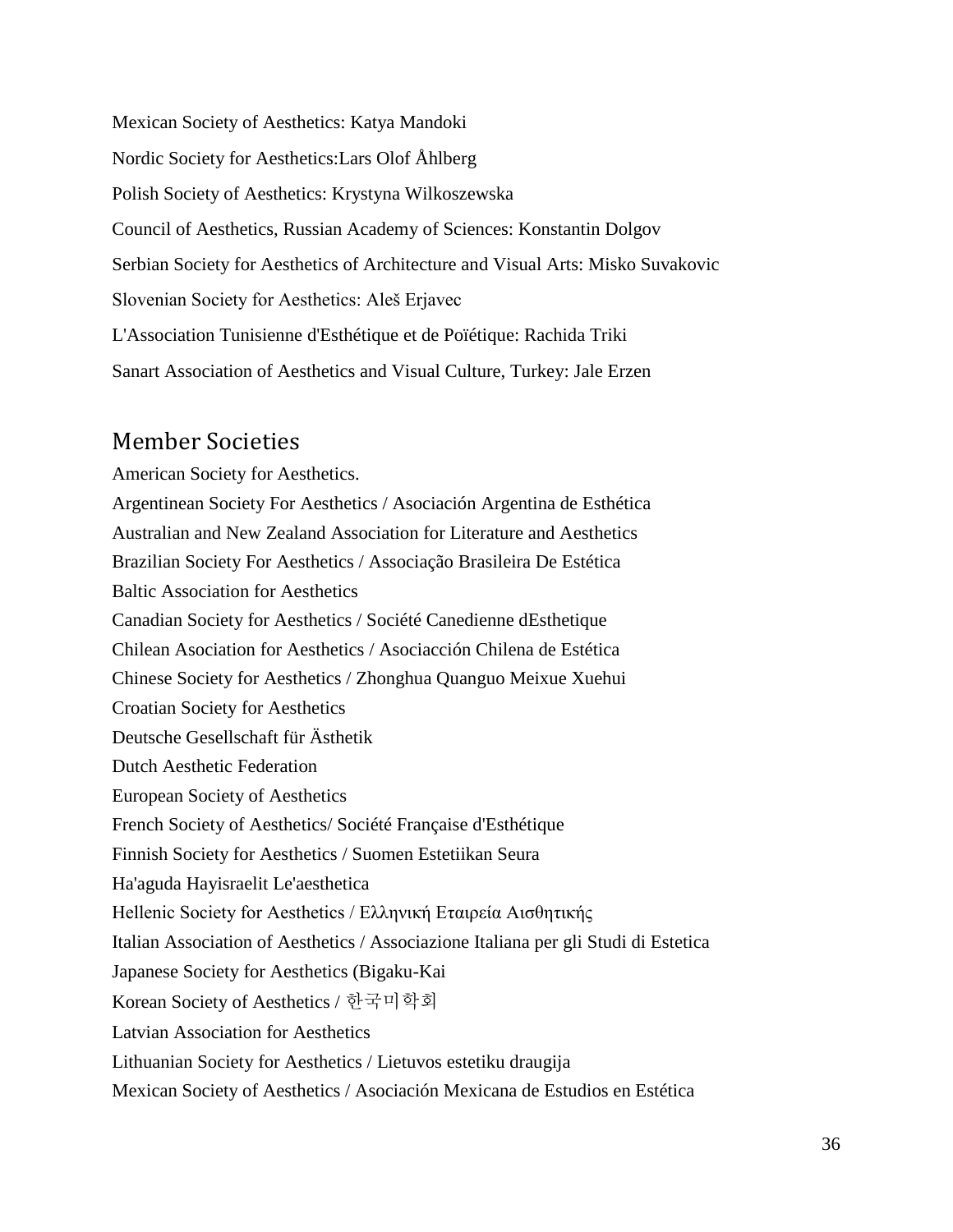Nordic Society of Aesthetics / Nordiska sällskapet för estetik/Nordiska saellskapet foer estetik/Nordisk Selskab for Aestetik/Nordisk selskap for estetikk/Félag norraenna fagurfraedinga/Pohjoismaiden estetiikan seura

Polish Society of Aesthetics / Polskie Towarzystwo Estetyczne

Aesthetic Association of Russia / Rossijskaya Aesteticheskaya Assoziazia

Serbian Society of Aesthetics for Architecture and Visual Arts

Slovenian Society of Aesthetics / Slovensko drustvo za estetiko

L'Association Tunisienne d'Esthétique et de Poïétique / A.T.E.P.

SANART - Association of Aesthetics and Visual Culture Turkey / Sanart; Esthetik ve Görsel Kültür Dernegi)

## Publications

International Yearbook of Aesthetics

Volume 12, 2008, Editor Jale Erzen

Volume 13, 2009, Art and Social Change, Editor Curtis L. Carter

Volume 14, 2010, Diversity and Universality in Aesthetics, Editor,Wang Keping

Volume 15 2011, Gimmie Shelter, Editors Renée van de Vall, Jos de Mul

Volume 16 2012, Editor Peng Feng, Pending

Volume 17 2013, Nature and the City, Editors Jale Erzen, Raffaele Milani

Website:<http://www.iaaesthetics.org/>

Webmaster: Jos de Mul

Guardian of the online Yearbook: Jos de Mul

Newsletter Editor: Alan Shear

### **The IAA/AIE Newsletter**

The IAA/AIE Newsletter is published by the International Association for Aesthetics. National Societies for aesthetics and members are invited to contribute to the IAA/AIE Newsletter with conference announcements, reports, reviews of books and journals, as well as, reports of the activities of national societies and departments. Essays on the state of aesthetics in each national society will be featured as an on-going project. Short essays on topics in aesthetics, news items, conference reports, book reviews and other items of interest to aestheticians are welcome. Previous editions are available on the Website. Contributions may be edited for reasons of space or clarity. The Newsletter will be published twice annually. Deadline for the next issue is November 1, 2014. Please direct copy for inclusion in the Newsletter to Alan Shear, email: [alan.shear9@gmail.com](mailto:alan.shear9@gmail.com)